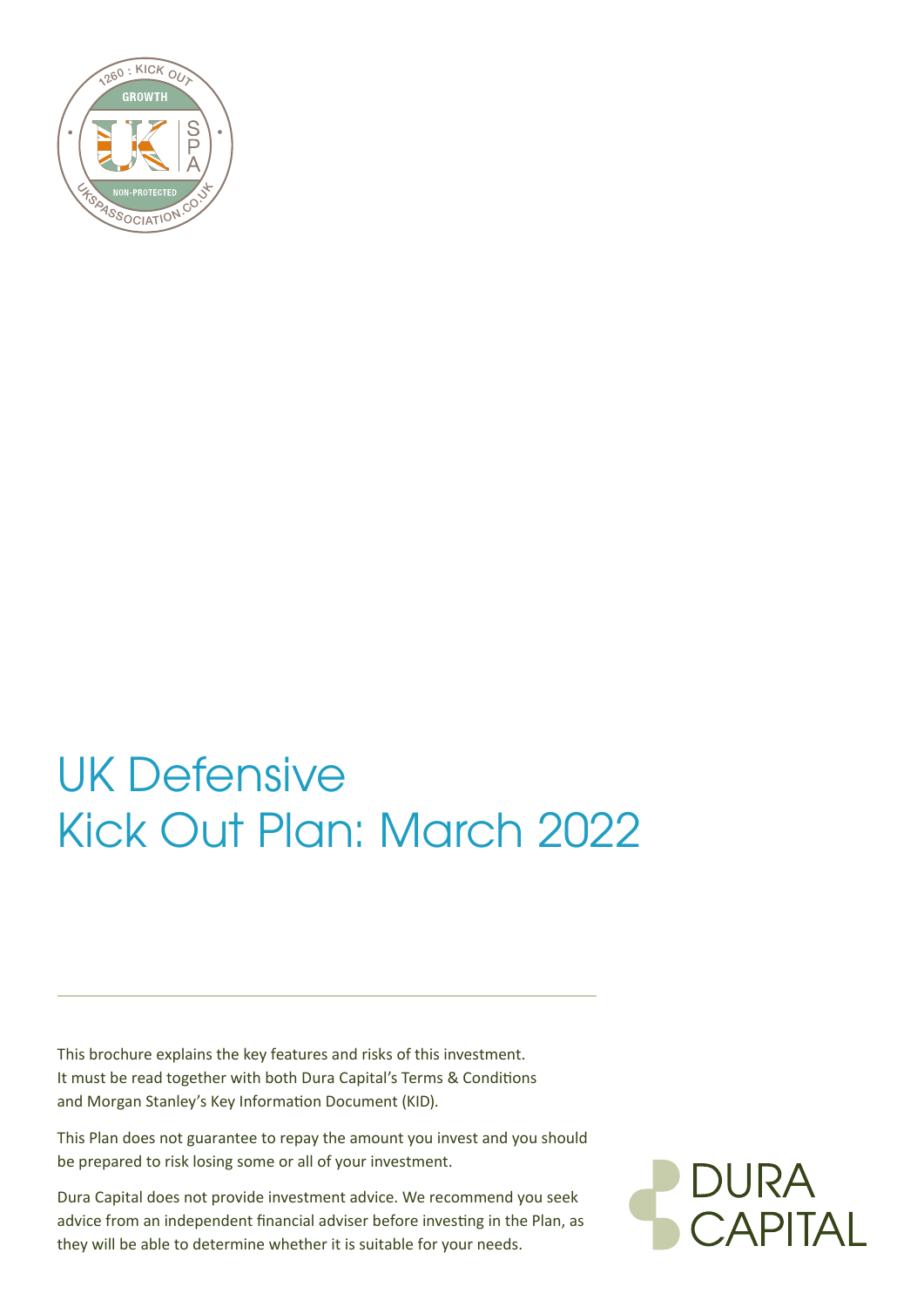# IMPORTANT DATES

| <b>Investment Deadline</b>  | ISA transfers: 25 Feb 2022<br>All other applications: 11 Mar 2022 |
|-----------------------------|-------------------------------------------------------------------|
| <b>Start Date</b>           | 18 Mar 2022                                                       |
| <b>Early Maturity Dates</b> | 18 Mar 2025, 18 Mar 2026, 18 Mar 2027                             |
| <b>Final Maturity Date</b>  | 20 Mar 2028                                                       |

# WHO IS THE PLAN AIMED AT?

This Plan is targeted at investors who are looking for equity-linked returns over a six-year period but are comfortable that the investment may mature early.

Investors should be prepared to put the amount they invest in the Plan ('Amount Invested') at risk in exchange for the potential of higher returns than could be achieved from an investment that does not put their investment at risk.

Investors should also be able to understand the features and risks associated with this investment.

Please see page 12 ('Who is this plan suitable for?') for more information.

# HOW MUCH INVESTMENT RISK SHOULD I BE WILLING TO TAKE?



The summary risk indicator is a guide to the level of risk of this Plan compared to other products. It shows how likely it is that the Plan will lose money because of movements in the market or because Morgan Stanley is not able to meet its commitment to you under the terms of the Plan.

Morgan Stanley has classified this investment as 5 out of 7, which is a medium-high risk class. Please ask your financial adviser to provide you with the KID for more information.

*All capitalised terms in this brochure have the meaning given to them in the Terms and Conditions of the Plan, which you must read before deciding to invest.*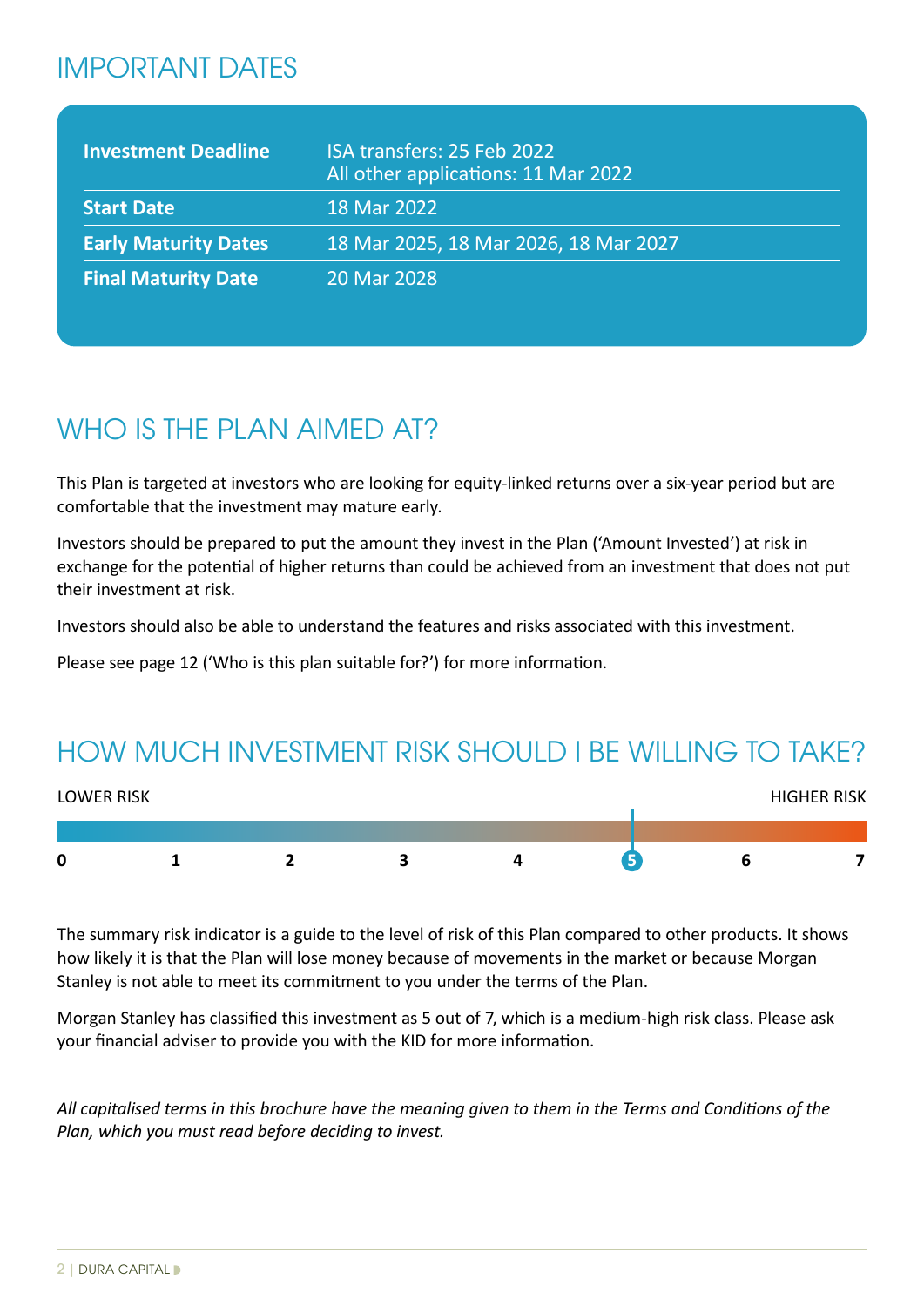# WHO'S INVOLVED?

There are a number of firms involved in putting together this Plan. Here is a brief summary of the different firms and their roles.

**Dura Capital is the 'Plan Manager', meaning we are responsible for designing, arranging and marketing this Plan. We are also the 'Plan Administrator', meaning we process your application, deal with any queries you have, and buy and sell the Securities the Plan purchases on your behalf.**

Our team is made up of industry experts across distribution, operations, product design, marketing and management. And we all share the same mission: to deliver products which are accessible, easy to understand, fully transparent and good value for investors. We are FCA-regulated, with a strong focus on compliance and governance across everything that we do. For more information visit **[duracapital.co.uk](http://www.duracapital.co.uk)**.

# **Bank of New York Mellon is the 'Custodian', meaning they will hold the Plan Securities on your behalf for safekeeping.**

Bank of New York Mellon is a trusted partner to safeguard and service assets for clients around the world. For more information, please visit **[bnymellon.com](http://www.bnymellon.com)**.

**Morgan Stanley B.V. is the 'Issuer', meaning they are responsible for issuing the investment (known as Securities) which the Plan will purchase in order to provide the returns of the Plan to you.** 

Morgan Stanley B.V. is part of Morgan Stanley, and Morgan Stanley guarantees any payments due to you from Morgan Stanley B.V. under the terms of this Plan.

To understand more about their role, please see page 9.

*Neither us, nor the Custodian or Issuer can provide you with financial advice in relation to an investment in the Plan. We strongly recommend that you seek advice from an independent financial adviser before making a decision to invest, as they will be able to determine whether the Plan is suitable for your needs.*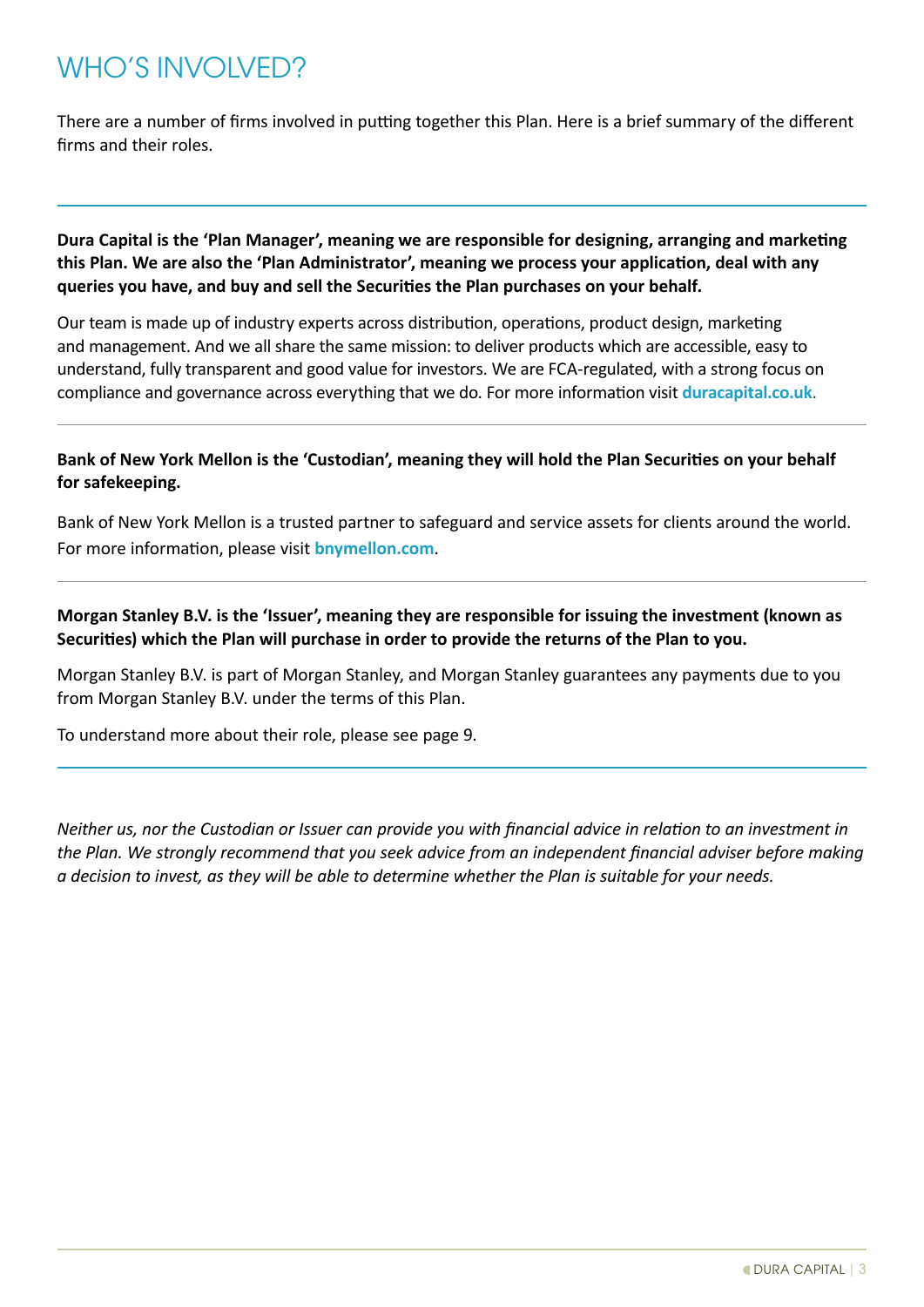# WHAT COULD YOU RECEIVE WHEN THE PLAN MATURES?

# The potential return

There are several opportunities during the term of the Plan for you to receive a return on your Amount Invested, depending on the performance of the UK stock market – specifically the FTSE 100 Index (UKX) (the 'FTSE 100').

- **There are set dates during the investment term ('Early Maturity Dates') where you might receive a return.** The first Early Maturity Date is three years after the Start Date.
- **If the FTSE 100 closes above a pre-set level on an Early Maturity Date (see the diagram opposite for** details of these levels), the Plan will mature early (sometimes known as a 'kick out'), repaying your Amount Invested plus a fixed return equal to 6.00% (not compounded) for each year that has passed since the Start Date.
- If on the Final Maturity Date there has been no early maturity and the closing level of the FTSE 100 (the 'Final Level') is less than 90% of its closing level on the Start Date (the 'Start Level'), your investment will have earned no return.

# The repayment of your Amount Invested

If the FTSE 100 fails to close at or above the required level on any of the Early Maturity Dates, your Amount Invested is at risk:

If the Plan runs for the full term and the FTSE 100 closes lower than 65% of its Start Level (meaning it has fallen more than 35% since the start of the Plan), the repayment of your Amount Invested will be reduced by 1% for every 1% fall in that index (please see page 5 for some examples of how much you could lose in different scenarios).

The chart opposite illustrates the different possible outcomes for the Plan (based on an Amount Invested of £10,000). It shows the Plan has a maximum possible life of six years, but it can mature early, if the stated condition is met on an Early Maturity Date. Early maturity depends on the closing level of the FTSE 100 on the Early Maturity Date, compared to its Start Level.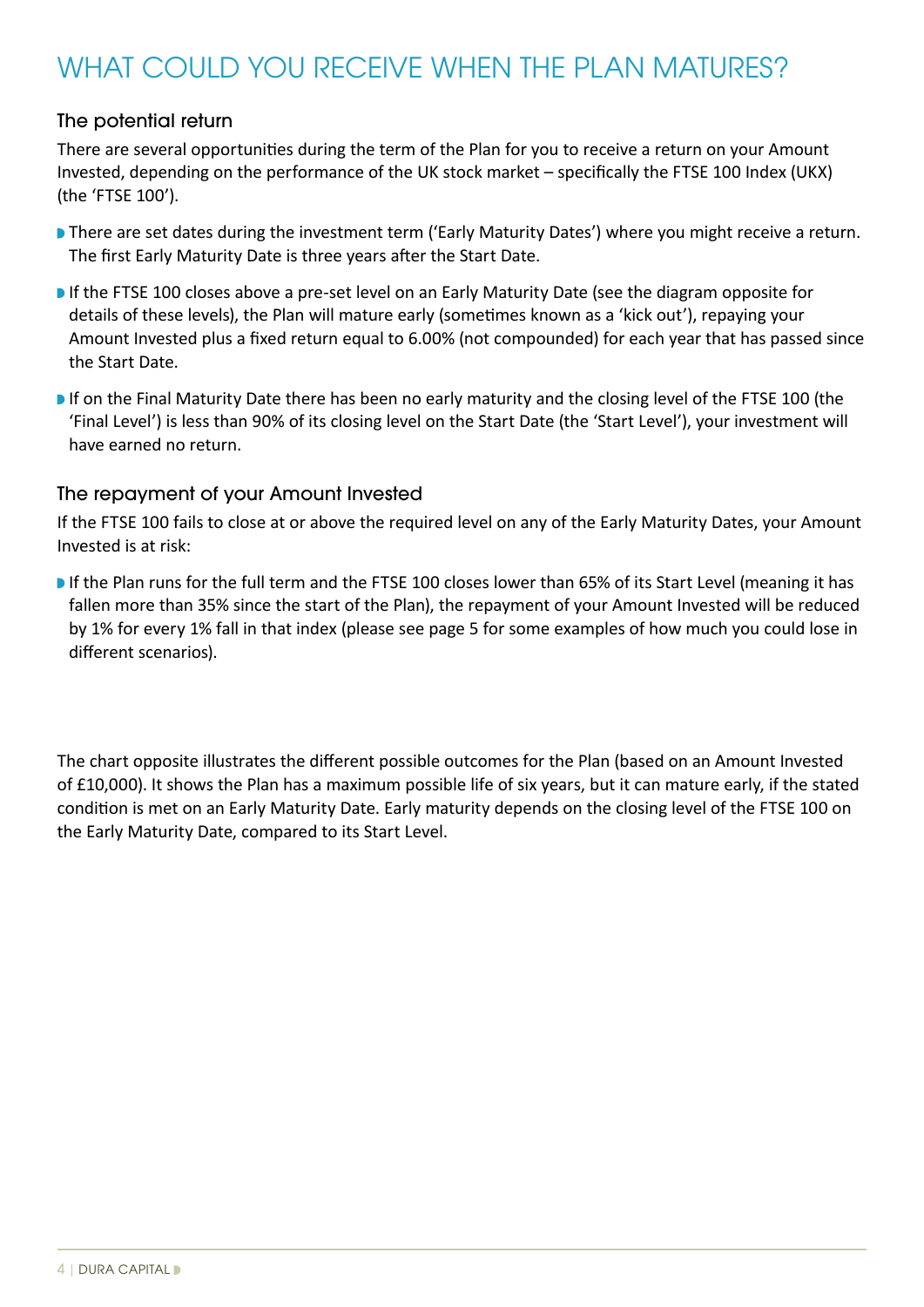| <b>Start</b><br><b>Date</b> | The closing levels of the indexes are recorded (the 'Start Levels')<br>For this example, let's assume the Start Levels are 1,000 points* for both indexes                                                                                         |                     |                                                                        |                                                  |  |  |  |  |
|-----------------------------|---------------------------------------------------------------------------------------------------------------------------------------------------------------------------------------------------------------------------------------------------|---------------------|------------------------------------------------------------------------|--------------------------------------------------|--|--|--|--|
|                             | * This is a fictional level used for illustrative purposes only. Whether or not the Plan pays<br>a return or repays your Amount Invested at maturity depends on the actual Start Levels<br>recorded on the Start Date.                            |                     |                                                                        |                                                  |  |  |  |  |
| <b>DATE</b>                 | <b>CONDITION</b>                                                                                                                                                                                                                                  |                     | <b>OUTCOME</b>                                                         |                                                  |  |  |  |  |
| 18 Mar<br>2025              | If the closing level of the<br>FTSE 100 is equal to or above<br>90% of the Start Level<br>$(e.g. 900 points*)$                                                                                                                                    | YES <sup></sup>     | Plan matures and pays<br>£10,000 plus £1,800 return<br>(total £11,800) | <b>You should expect</b><br>a return             |  |  |  |  |
| 18 Mar<br>2026              | If the closing level of the<br>FTSE 100 is equal to or above<br>90% of the Start Level<br>$(e.q. 900 points*)$                                                                                                                                    | YES <sup>&gt;</sup> | Plan matures and pays<br>£10,000 plus £2,400 return<br>(total £12,400) |                                                  |  |  |  |  |
| 18 Mar<br>2027              | If the closing level of the<br>FTSE 100 is equal to or above<br>90% of the Start Level<br>$(e.g. 900 points*)$                                                                                                                                    | YES <sup>)</sup>    | Plan matures and pays<br>£10,000 plus £3,000 return<br>(total £13,000) |                                                  |  |  |  |  |
| 20 Mar<br>2028              | If the closing level of the<br>FTSE 100 is equal to or above<br>90% of the Start Level<br>$(e.g. 900 points*)$                                                                                                                                    | YES                 | Plan matures and pays<br>£10,000 plus £3,600 return<br>(total £13,600) |                                                  |  |  |  |  |
|                             | If the closing level of the<br>FTSE 100 is equal to or above<br>65% of the Start Level<br>$(e.g. 650 points*)$                                                                                                                                    | YES J               | Plan matures and pays<br>£10,000 plus £0 return<br>(total £10,000)     | You should expect to just<br>get your money back |  |  |  |  |
|                             | <b>NO</b><br>If the closing level of the FTSE 100 is <b>lower than 65%</b> of its<br>Start Level (e.g. 650 points*), your Amount Invested will be<br>repaid minus 1% for every 1% fall in the FTSE 100<br>(PLEASE SEE EXAMPLE SCENARIOS OVERLEAF) |                     | YES)                                                                   | You should expect to<br>make a loss              |  |  |  |  |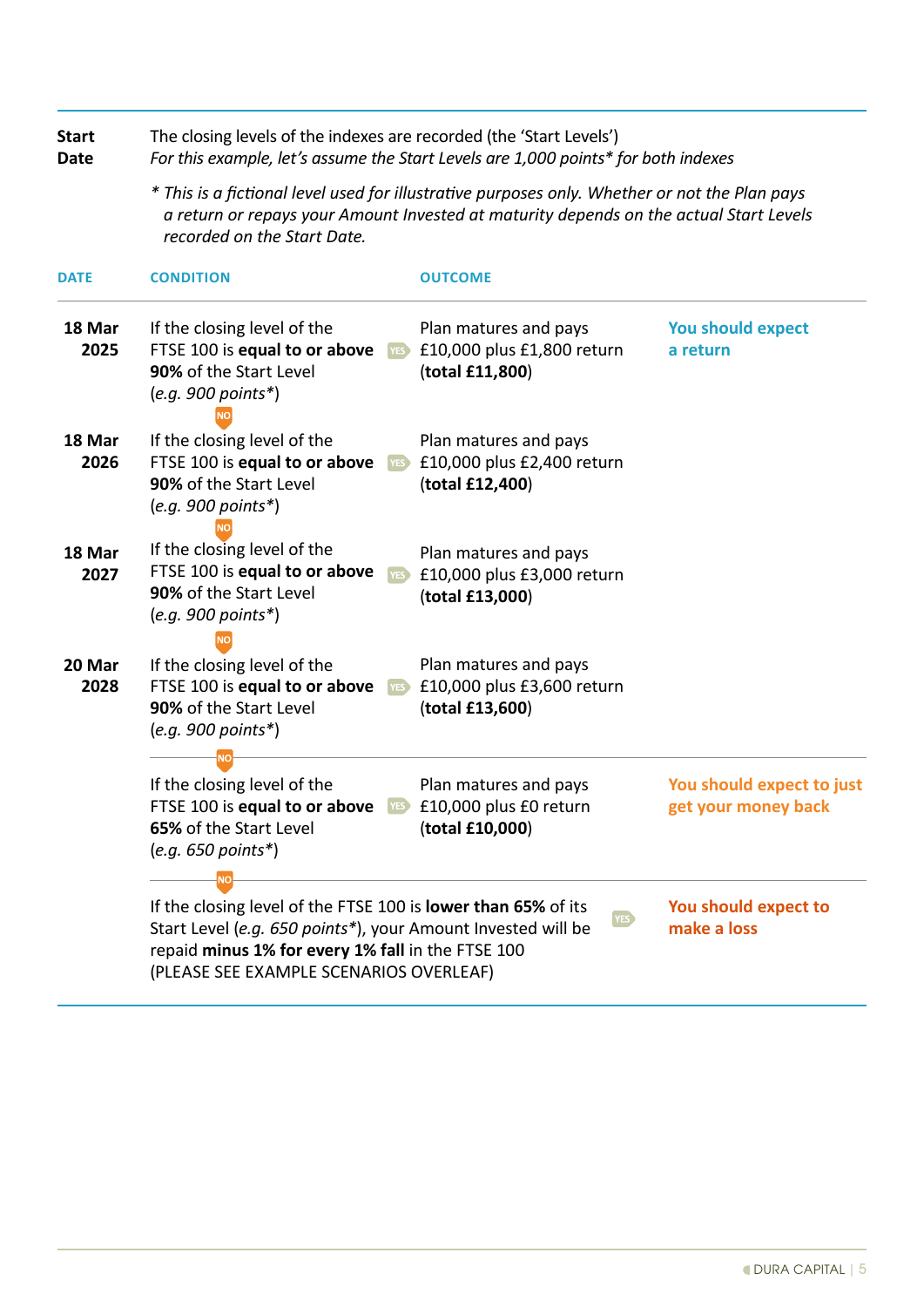# For example…

The table below shows examples of the total amount you would receive at maturity based on an Amount Invested of £10,000 and assuming the Plan runs for the full six years. The exact amount you receive will depend on the amount that you invest and the performance of the FTSE 100 from the Start Date to the Final Maturity Date.

| Level of FTSE 100 on the Final Maturity Date | <b>Outcome</b>       |
|----------------------------------------------|----------------------|
| 50% higher than the Start Level              | £13,600 (36% return) |
| 36% higher than the Start Level              | £13,600 (36% return) |
| 25% higher than the Start Level              | £13,600 (36% return) |
| No change from the Start Level               | £13,600 (36% return) |
| 10% lower than the Start Level               | £13,600 (36% return) |
| 35% lower than the Start Level               | £10,000 (0% return)  |
| 45% lower than the Start Level               | £5,500 (45% loss)    |
| 50% lower than the Start Level               | £5,000 (50% loss)    |
| 75% lower than the Start Level               | £2,500 (75% loss)    |
| 100% lower than the Start Level              | £0 (100% loss)       |

*Please note the above figures are examples only and not indicative of future performance. The section "What could you expect to receive in different scenarios?" will give you an indication of the different likelihoods of this product running to its full term.*

# ABOUT THE FTSE 100

The FTSE 100 Index is the most widely used benchmark for the UK stock market. It measures the performance of the shares of the 100 largest companies that trade on the London Stock Exchange.

The FTSE 100 measures the performance of share prices only (meaning how much the share prices rise and fall each day) and it does not include any dividends paid on the shares that are included in the index.

Levels for the FTSE 100 are published every day (including 'closing levels' at the end of the day) at **[ftserussell.com](http://ftserussell.com)**. However, please note that past performance is no indication of how the FTSE 100 might perform in the future, and there is no guarantee that its future performance will be positive.

*While the performance of the Plan is linked to the performance of the FTSE 100, this does not mean that by buying the Plan you own shares in the companies that are included in the index. Nor will you receive any dividends paid by the companies included in the index. Instead, the level of the FTSE 100 is only used to determine whether a return is due and whether you are repaid your Amount Invested in full.*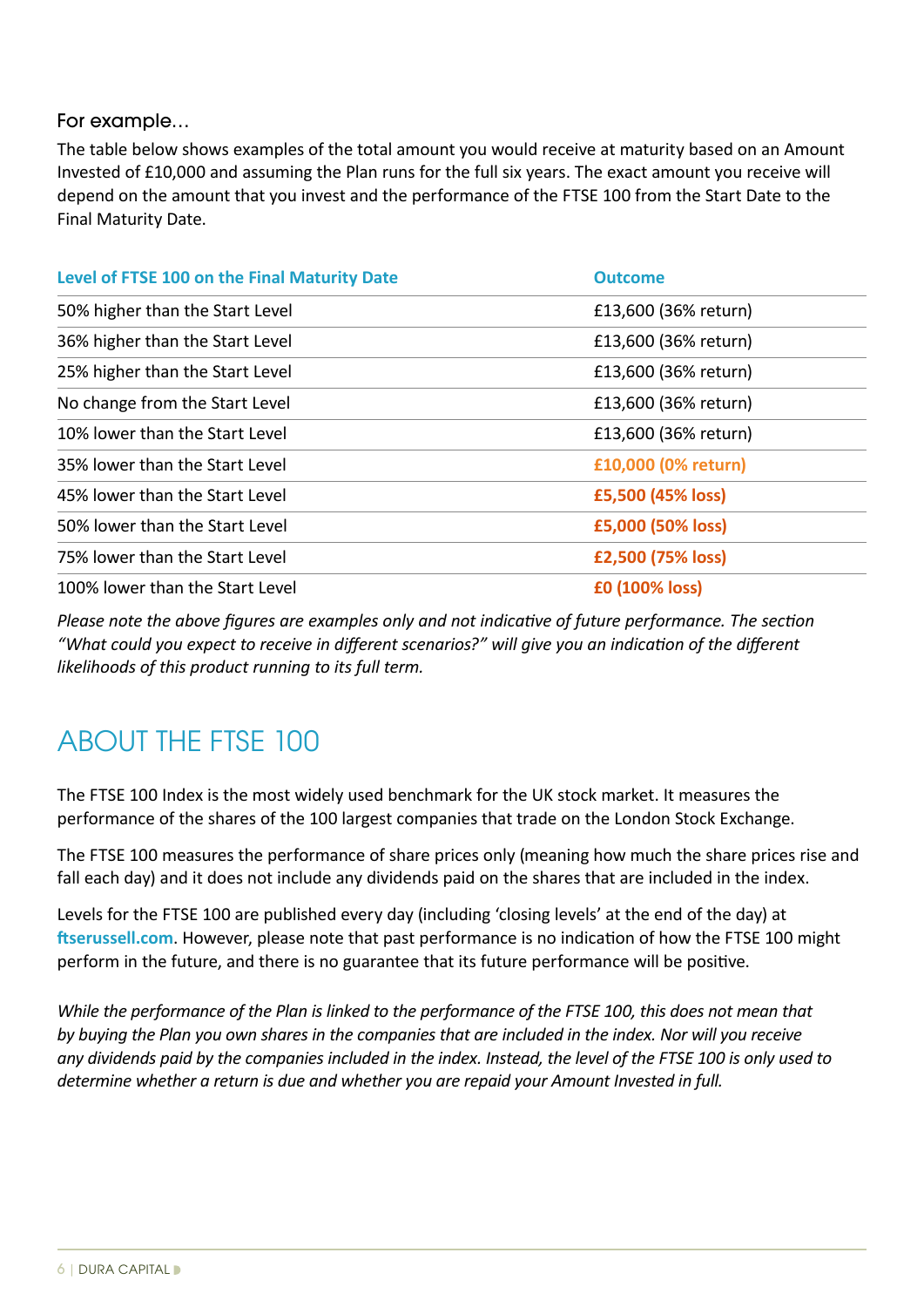# WHAT COULD YOU EXPECT TO RECEIVE IN DIFFERENT SCENARIOS?

When preparing the Plan, we look at both FTSE 100 past performance and three different future possible scenarios, to help show how the Plan could perform in the future\*.

The scenarios are provided for illustration purposes only and are not a reliable indicator of the future returns or risks of this Plan. You must make your own judgment as to likely future levels of the FTSE 100, and whether therefore the plan is appropriate for you. If you are in any doubt you should consult your financial adviser.

|                                                      | <b>HISTORICAL</b>    | <b>BULLISH</b><br><b>SCENARIO</b> | <b>NEUTRAL</b><br><b>SCENARIO</b> | <b>BEARISH</b><br><b>SCENARIO</b> |
|------------------------------------------------------|----------------------|-----------------------------------|-----------------------------------|-----------------------------------|
| You'll receive a return plus<br>your Amount Invested | <b>VERY LIKELY</b>   | <b>VERY LIKELY</b>                | LIKELY                            | UNLIKELY                          |
| You'll just get back your<br>Amount Invested         | <b>VERY UNLIKELY</b> | <b>VERY UNLIKELY</b>              | UNLIKELY                          | UNLIKELY                          |
| You'll suffer a loss                                 | <b>VERY UNLIKELY</b> | <b>VERY UNLIKELY</b>              | <b>VERY UNLIKELY</b>              | LIKELY                            |
| The product will mature<br>earlier than six years    | <b>VERY LIKELY</b>   | <b>VERY LIKELY</b>                | LIKELY                            | UNLIKELY                          |

\* These likelihooods are based on how frequently those outcomes occurred in our analysis:

| 0% | 10%                            | 20%             | 30%<br>40% | 50%             | 60% | 70% | 80%           | 90% | 100%                         |
|----|--------------------------------|-----------------|------------|-----------------|-----|-----|---------------|-----|------------------------------|
|    | <b>VERY</b><br><b>UNLIKELY</b> | <b>UNLIKELY</b> |            | <b>POSSIBLE</b> |     |     | <b>LIKELY</b> |     | <b>VERY</b><br><b>LIKELY</b> |

| <b>Historical:</b> | Evaluates the Plan's performance using the last 21 years of the FTSE 100 prices                                                                 |
|--------------------|-------------------------------------------------------------------------------------------------------------------------------------------------|
|                    | <b>Bullish Scenario:</b> Evaluates the Plan's possible performance where the FTSE 100 is most likely to<br>rise significantly in the future     |
|                    | <b>Neutral Scenario:</b> Evaluates the Plan's possible performance where the FTSE 100 is most likely to<br>stay at similar levels in the future |
|                    | Bearish Scenario: Evaluates the Plan's possible performance where the FTSE 100 is most likely to<br>fall significantly in the future            |
|                    | The FTSE 100 can fall as well as rise and past performance is not a reliable indicator of future performance.                                   |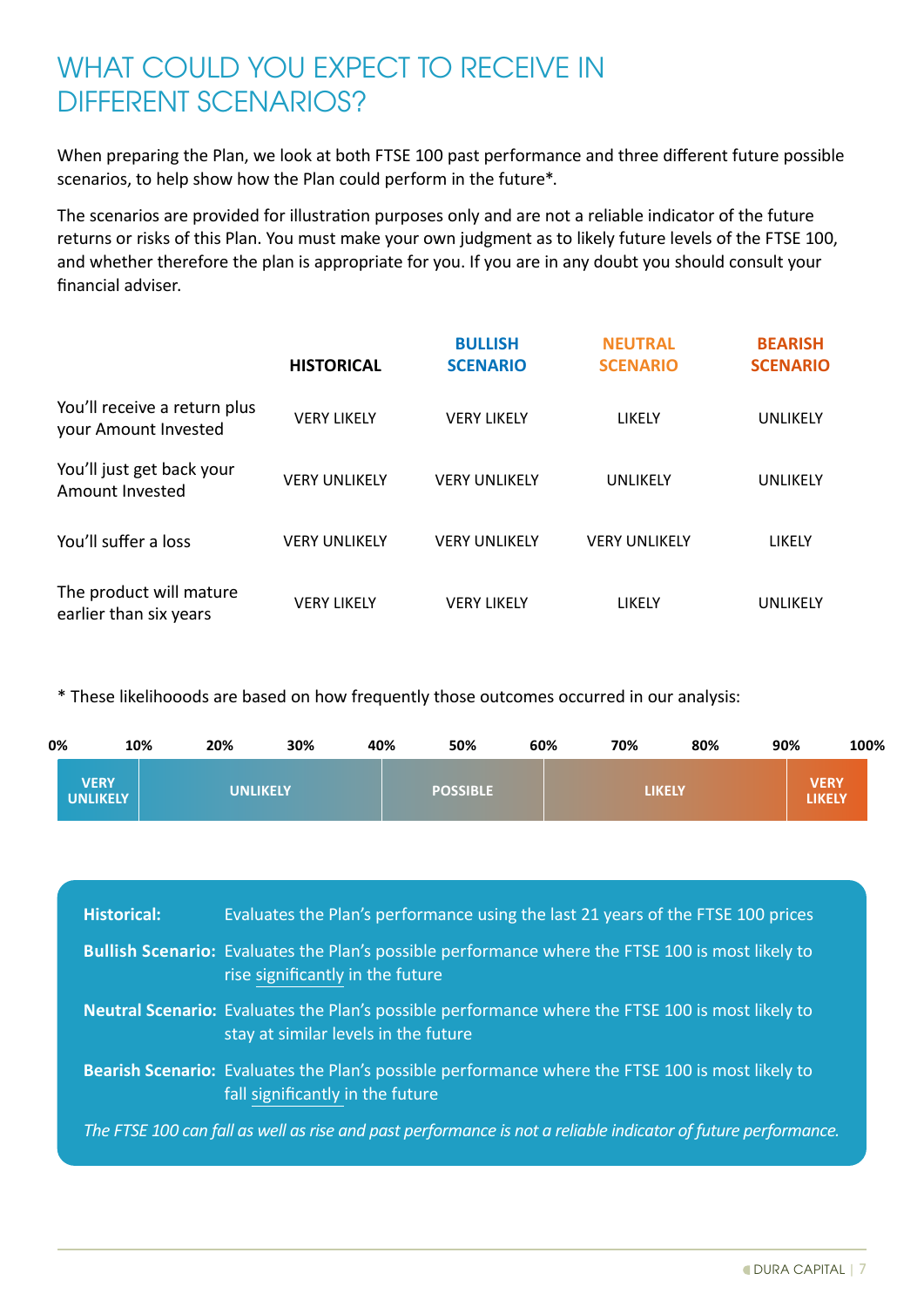# ARE THERE ANY OTHER CIRCUMSTANCES WHERE YOU MIGHT LOSE MONEY?

You are investing in a six-year security-backed investment. This means your money will be used to buy Securities issued by Morgan Stanley B.V. (the 'Issuer') and guaranteed by Morgan Stanley. These Securities are similar to a loan to Morgan Stanley, where the repayment of your Amount Invested at maturity depends on the ability of Morgan Stanley to make the payments due to you. But instead of an interest payment like you would receive from a loan, you receive a return that is linked to the performance of the FTSE 100.

Morgan Stanley is responsible for meeting any payment obligations of Morgan Stanley B.V., meaning it expects to pay you any return or repayment of your Amount Invested due under the Plan if Morgan Stanley B.V. is unable to do so. **Because Morgan Stanley is ultimately responsible, it's important that you understand what will happen if it collapses / fails or become insolvent, meaning it fails to make the payments due. In this event, it is likely that you will lose a significant amount of your Amount Invested and you will not be entitled to compensation from the Financial Services Compensation Scheme.**

You must use your own judgement and the advice from your financial adviser to assess the likelihood of Morgan Stanley failing to meet its obligations. Credit ratings, assigned and regularly reviewed by independent companies called 'ratings agencies', can be a simple and useful tool to evaluate the risk associated with an issuer. Credit ratings range from AAA (the highest) to D (the lowest) and any investment or security with a rating of BBB- or higher is considered to be 'investment grade'. Credit ratings for Morgan Stanley from three of the world's leading ratings agencies are included in the table below:

| <b>Rating Agency</b>         | Latest<br><b>Rating</b> | <b>Latest Rating</b><br><b>Outlook</b> | <b>Rating Description</b>                                                                                                                                                                                                                                                                                                                                                        |
|------------------------------|-------------------------|----------------------------------------|----------------------------------------------------------------------------------------------------------------------------------------------------------------------------------------------------------------------------------------------------------------------------------------------------------------------------------------------------------------------------------|
| <b>Fitch</b>                 | $\overline{A}$          | <b>Positive</b>                        | A ratings denote expectations of low default risk.<br>The capacity for payment of financial commitments<br>is considered strong. This capacity may, nevertheless,<br>be more vulnerable to adverse business or economic<br>conditions than is the case for higher ratings. The<br>positive outlook means there is a chance the rating will<br>be upgraded in the next few years. |
| Moody's                      | A1                      | <b>Stable</b>                          | Obligations rated A are judged to be upper-medium<br>grade and are subject to low credit risk. The stable<br>outlook signals that Moody's expects the Issuer to retain<br>this rating in the next few years.                                                                                                                                                                     |
| <b>Standard &amp; Poor's</b> | BBB+                    | Positive                               | Deemed to have adequate capacity to meet financial<br>commitments, but more subject to adverse economic<br>conditions. The positive outlook means there is a chance<br>the rating will be upgraded in the next few years.                                                                                                                                                        |

*Source: Fitch / Moody's / Standard & Poor's, 06 Jan 2022. Ratings shown relate to Morgan Stanley, not Morgan Stanley B.V.. Credit ratings are assigned independently by credit rating agencies and are subject to change at any point. For more information on what these ratings mean, please refer to the agencies' websites:* **[standardandpoors.com](http://www.standardandpoors.com)***,* **[moodys.com](http://www.moodys.com)** *and* **[fitchratings.com](http://www.fitchratings.com)***.*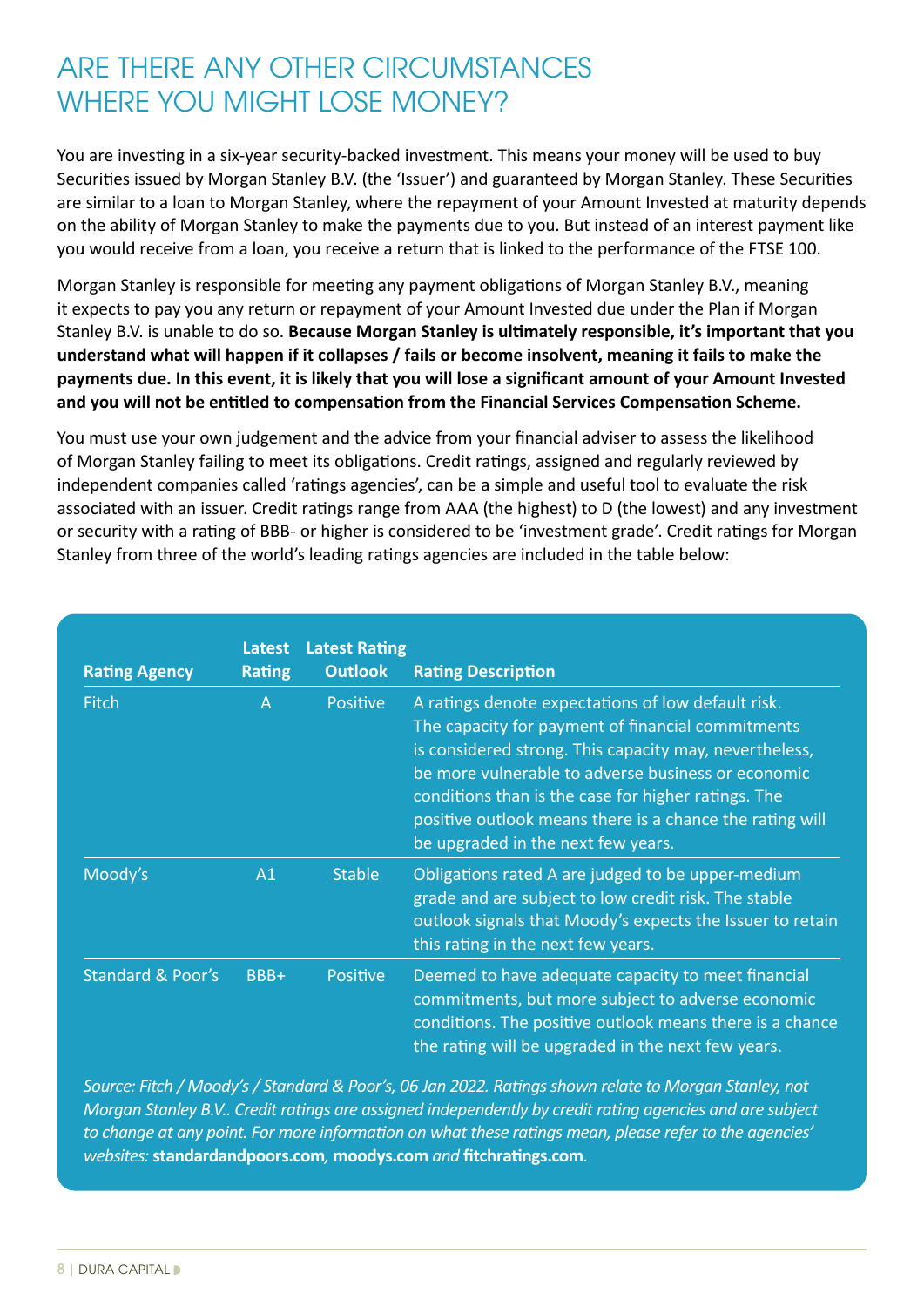You can find out more about the Securities issued by Morgan Stanley B.V., and how they are designed to deliver the investment objectives of the Plan, in the 'Base Prospectus'. This document is available on request, either from your financial adviser or by calling 0330 678 1111.

# About Morgan Stanley

Morgan Stanley provides diversified financial services on a worldwide basis. Since it was founded in 1935, it has helped people, institutions and governments raise, manage and distribute the capital they need to achieve their goals.

In 1977, Morgan Stanley opened its European headquarters in London, where it now has over 5,000 staff. Morgan Stanley is one of the preeminent financial services firms in the UK, with longstanding client relationships and a leading role in many landmark transactions. Its professionals value individual intellect as much as teamwork, and they offer nimble, innovative services and products tailored to their clients' needs.

To find out more, visit **[morganstanley.com](http://morganstanley.com)**.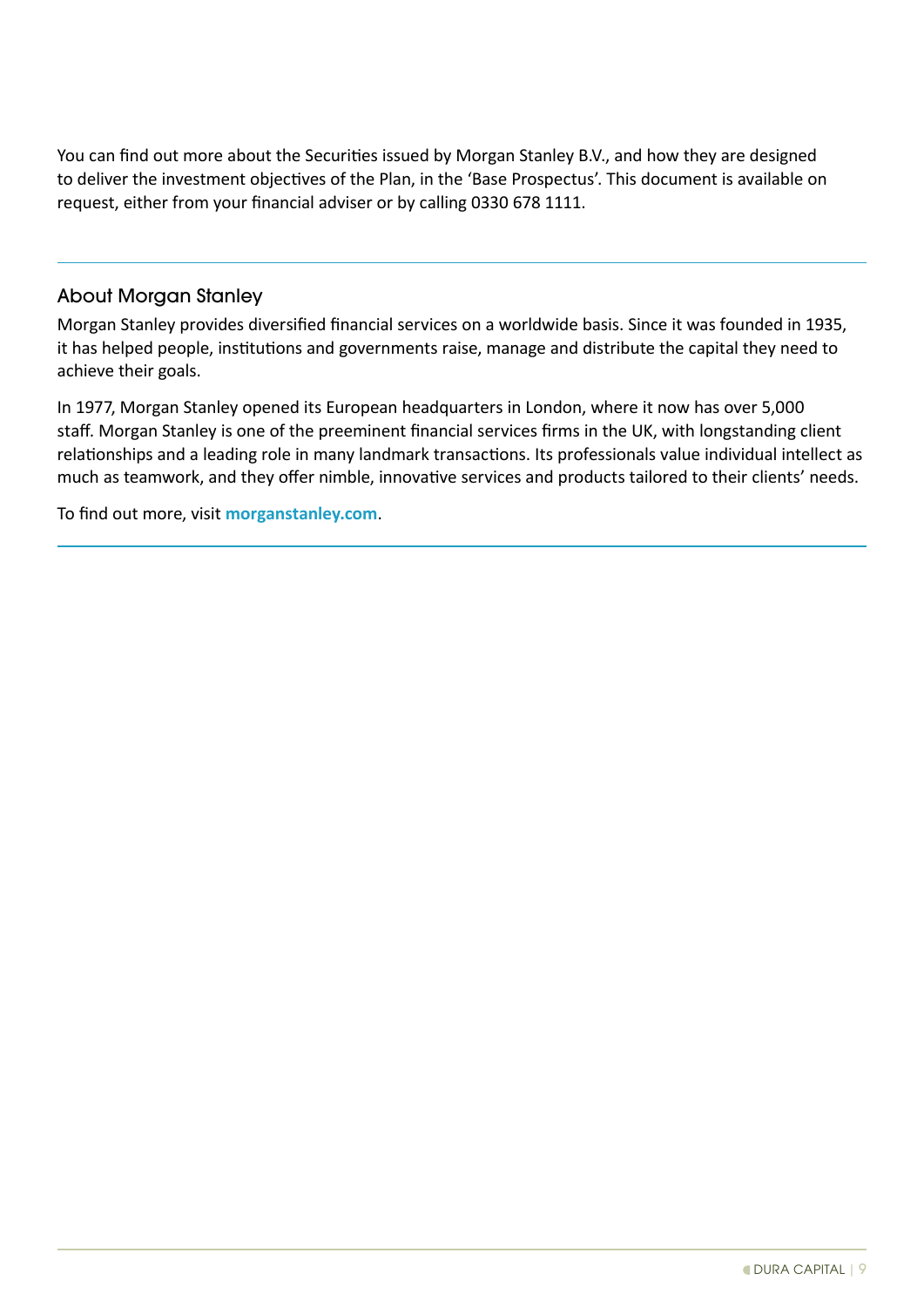# WHAT ARE THE RISKS?

While the Plan is designed to pay the amounts described in this brochure when it matures, there are a number of factors that could impact any return and repayment of your Amount Invested. You should only invest in the Plan if you can accept these risks.

**ISSUER RISK:** This is the risk that you lose money because the provider of an investment is unable to meet its financial commitments, due to insolvency or similar. For this Plan:

**If Morgan Stanely B.V. and Morgan Stanley (as guarantor) fail or become insolvent, they will be unlikely** to meet their payment obligations to you under the terms of the Plan. In this case, you could lose most, if not all, of your Amount Invested and you will not be entitled to compensation from the Financial Services Compensation Scheme ('FSCS').

**MARKET RISK:** When you invest in a product that is linked to the performance of a particular market (such as the FTSE 100), you risk losing money or not making the returns you expect if that market does not perform in the way you expected. For this Plan:

- **There is no guarantee you will receive a return on your investment.**
- Your Amount Invested is at risk. On the Final Maturity Date, if the FTSE 100 closes lower than 65% of its Start Level, you will lose some or all of your money.
- Your return and the repayment of your Amount Invested depend on the performance of the FTSE 100. There are many factors that can affect the level of the FTSE 100, and events such as natural disasters and pandemics can have a very significant impact in a very short space of time. In these extreme cases, there could be large falls in the level of the FTSE 100 and these factors could also cause Morgan Stanley to collapse / fail. In turn, this could lead to you losing a significant amount of your Amount Invested.

**PRODUCT RISK:** Different types of investment include different risks, due to the way the investment is put together. There are certain risks that are included in plans like ours, which you need to be aware of. For this Plan:

- The Start Level is recorded on the Start Date of the Plan, and not the date you apply to invest. The level of the FTSE 100 may vary significantly between these two dates.
- **N** Whether the Plan matures early and whether or not you receive a return depends on the level of the FTSE 100 on set dates (being the Early Maturity Dates and the Final Maturity Date) only.
- **N** When the Plan matures, you might not be able to reinvest your proceeds to achieve the same, or similar, level of investment return.
- You cannot achieve more than the fixed return offered by the Plan, even if the FTSE 100 rises in value by more than this.
- **D** There may be cases where Morgan Stanley B.V. has the discretion to adjust the terms of the Plan due to unforeseen events (referred to as 'business disruption, market disruption and adjustment events'). For example, this might happen if the publication of the FTSE 100 is suspended because of a technology failure, terrorist threat or because a change in regulations prevents Morgan Stanley from meeting their obligations under the terms of the Securities. If such an event occurs, this may affect when returns are paid to you and how much you receive. In certain scenarios, it may mean the Plan has to be terminated early.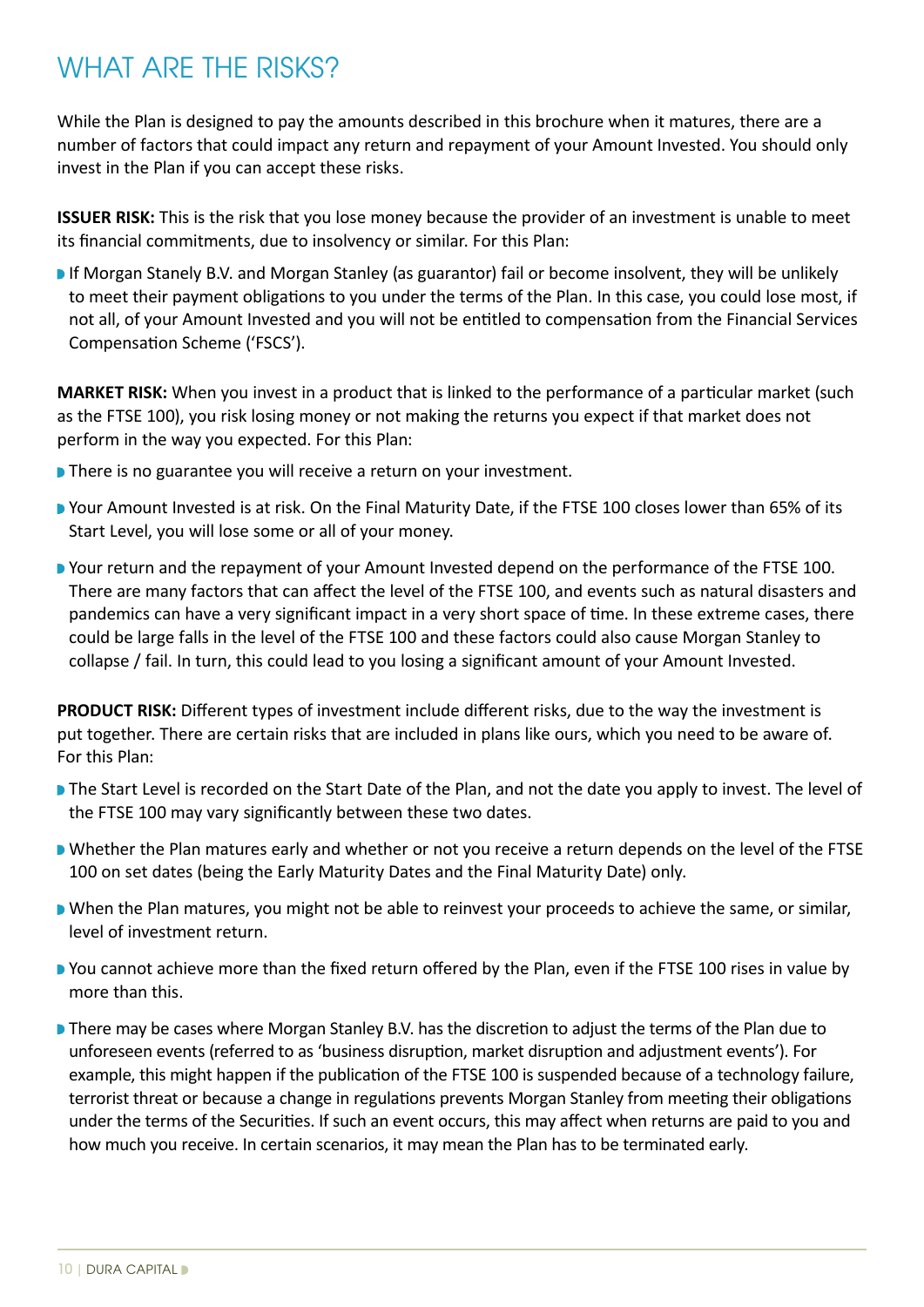**LIQUIDITY RISK:** This is the risk that you are unable to sell back an investment early if you need to. For this Plan:

- While Morgan Stanley aims to offer liquidity, this may not always be possible (for example, if there is a suspension or delay in the publication of the FTSE 100). There is no guarantee that you will be able to close your Plan before the Final Maturity Date, should you wish to do so, and you should make sure you have sufficient funds available to you to cover you for emergencies.
- If you do close your Plan early, you will not get the return that is described in this brochure. Instead, the amount you receive will depend on many factors, including the level of the FTSE 100, market volatility, how much of the investment term is remaining and current interest rates. You may get back significantly less than the amount you originally invested.

**CONCENTRATION RISK:** If you do not spread (or 'diversify') your portfolio across a range of investments, you risk large losses if markets do not perform as you expect. A well-diversified portfolio can reduce the risk of loss, as the negative performance of some investments may be offset by positive performance of others. For this Plan:

**An investment in the Plan should form part of a broader investment portfolio, made up of a range of** different types of investment.

**INFLATION AND INTEREST RATE RISK:** Inflation will reduce the real value of your return and Amount Invested over time. For this Plan:

Any return and the repayment of your Amount Invested will not be adjusted if interest or inflation rates change. This means that if there are positive interest and inflation rates over the term, the real value of your Amount Invested will go down (meaning the same amount of money will be worth less in the future than it is today).

**TAXATION RISK:** The levels and bases of taxation may change in the future, and these changes could be backdated. For this Plan:

- **The tax treatment of the Plan could change at any time, and this could have an adverse impact on the** returns you receive.
- **P** You should conduct your own analysis regarding the tax treatment of an investment into the Plan and carefully review and consider the investment in light of your personal circumstances, consulting your own tax adviser if necessary.

**CANCELLATION RISK:** You should be aware of how you will be affected if you decide to cancel an investment, or if the provider of that investment cancels. For this Plan:

- If you cancel your investment and we do not receive your completed cancellation form until after the Start Date, you may get back less than you invested if the value of the Plan has fallen.
- **Notify 1** We reserve the right to cancel the launch of the Plan before the Start Date. We may do so if we have not received enough applications, or if market conditions have changed significantly. If we do this, we will always repay your Amount Invested in full, however you may be unable to find another investment product offering the same terms.
- **If the Plan is cancelled (either at your instruction or because we have cancelled its launch) and we have** paid a fee to your financial adviser on your behalf, we cannot repay that fee to you. It is your responsibility to discuss whether you are due a refund of that fee directly with your financial adviser and if so, to arrange that directly with them.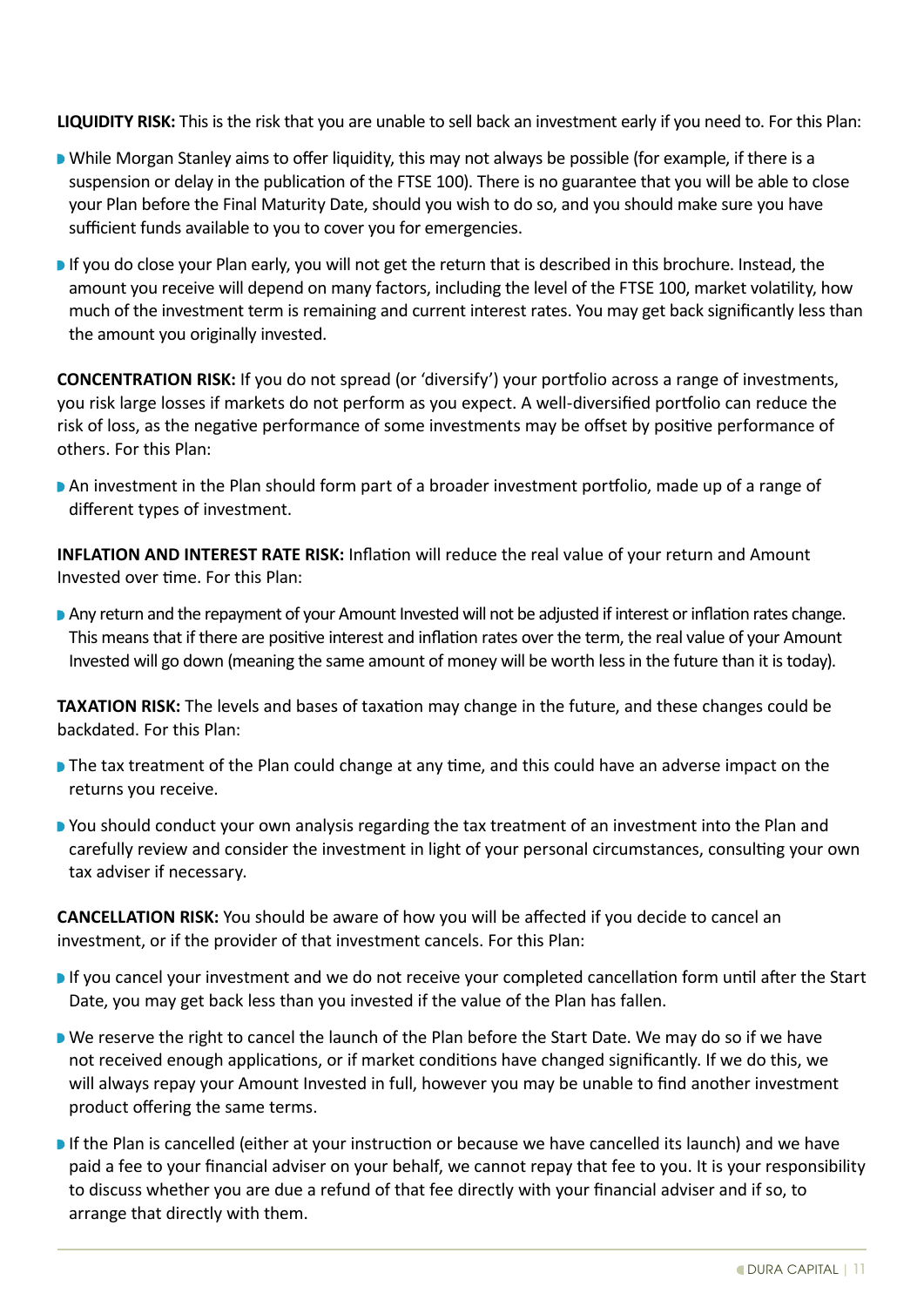# WHO IS THIS PLAN SUITABLE FOR?

We know that this Plan won't be suitable for everyone. We have designed it to meet the investment objectives of investors with certain investment characteristics, which we call our 'target market'.

We cannot advise you if this Plan meets your specific needs and requirements, and we recommend that you take advice from a financial adviser who will be able to help you assess your investment needs and whether the Plan is suitable for meeting those needs.

# THIS PLAN **MAY** BE SUITABLE FOR YOU IF YOU AGREE TO ALL THE FOLLOWING STATEMENTS:

- **D** You are comfortable with leaving your money invested for up to six years and you have access to other funds during this period for emergencies;
- You have at least £3,000 to invest as a lump sum;
- **D** You already have a larger investment portfolio made up of different types of investments (such as bonds, funds and other equity-based investments);
- **D** You are able to understand the features and risks associated with this investment;
- **D** You are comfortable with investing in a Plan that is linked to the FTSE 100, and have a neutral or positive outlook of how the FTSE 100 will grow in the six-year term;
- **D** You do not expect the FTSE 100 to rise by more than 36% over the six-year term:
- You are looking to recieve a growth return when the Plan matures, rather than a regular income;
- You are looking for a return which has potential to be higher than you would achieve from a risk-free investment (such as a savings account);
- You accept that in order to achieve a higher return, there is a risk that you may receive no return at all, or get back less than your Amount Invested at maturity;
- **D** You are able to bear significant losses if the FTSE 100 has fallen by more than 35% at maturity;
- **You understand how the Plan works, in particular that the return and any repayment of your Amount** Invested at maturity are not covered by the Financial Services Compensation Scheme ('FSCS') and depend on Morgan Stanley being able to meet its payment obligations;
- You accept the risks associated with this investment.

# IF YOU CANNOT AGREE TO ALL OF THE STATEMENTS ABOVE, THIS PLAN **MAY NOT** BE SUITABLE FOR YOU.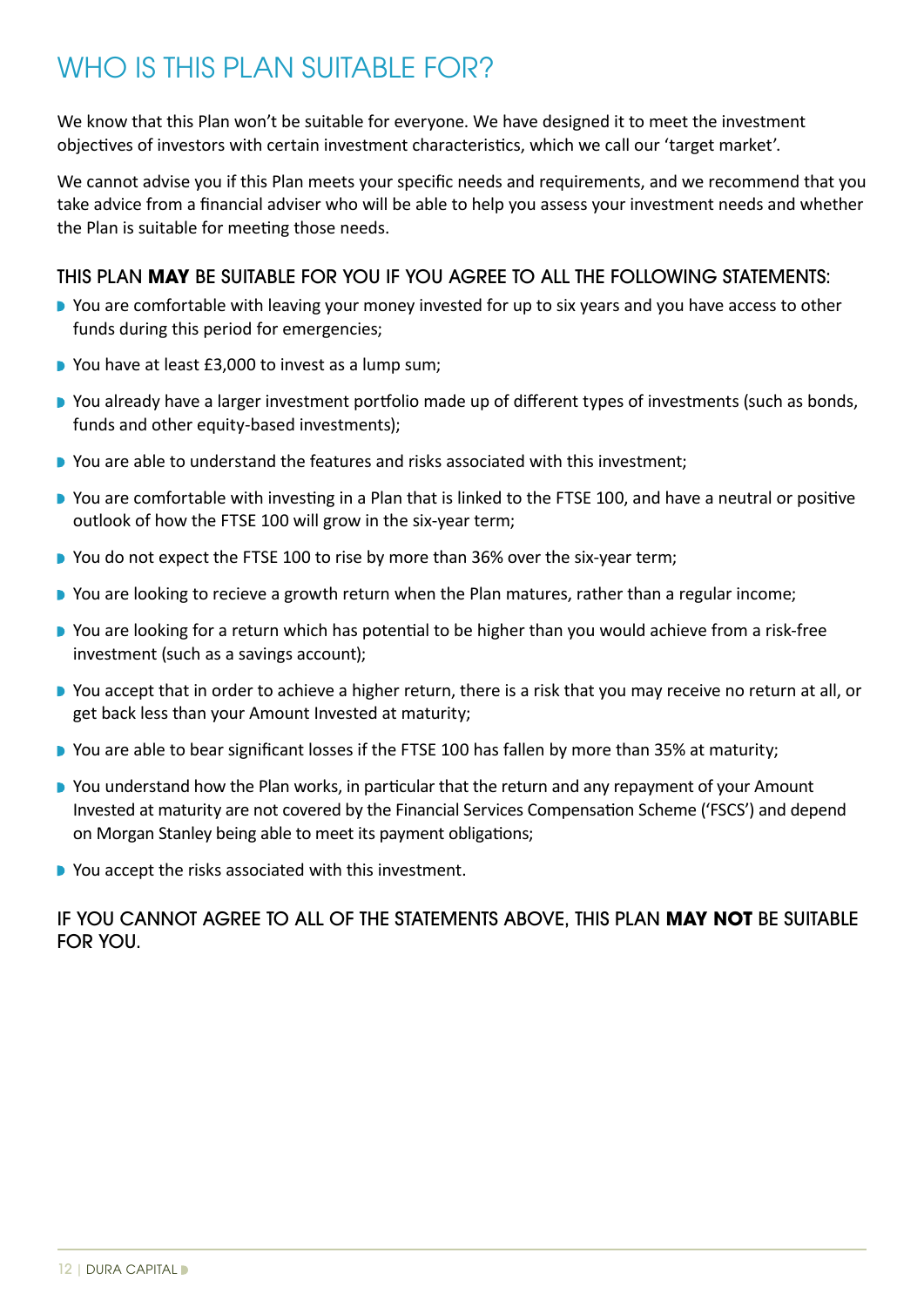# WHAT ARF THE FFFS?

# Our fees are already accounted for in the Plan return

We take a fee from the amount you invest to cover our costs of marketing, managing and administering your investment. We expect this fee to be around 1% of the amount you invest in the Plan. So, for example, if you were to invest £10,000, that would include a fee to be paid to us of £100.

You will be notified of the total fee applied by the Plan Manager after the Start Date.

Our fee has been taken into account when setting the return for the Plan, meaning the impact of our costs are already included in the Plan return. For clarity, no charges are taken away from your Amount Invested or your potential maturity payment. There are no annual management charges or charges to close your Plan early, so any returns are based upon the full Amount Invested at the start date.

Our costs are included in the costs shown in the Key Information Document (KID) which is prepared by Morgan Stanley and is available from your financial adviser.

Our fee does not include any amount that you need to pay your financial adviser for the advice they provide to you. How much you pay your financial adviser needs to be agreed between yourself and them and may depend on how much you invest. You can pay this fee directly to your financial adviser, alternatively you can ask us to pay this to them on your behalf by deducting it from the amount that you invest. If you would like us to pay your financial adviser for you, please make sure you fill in the relevant section of the application form.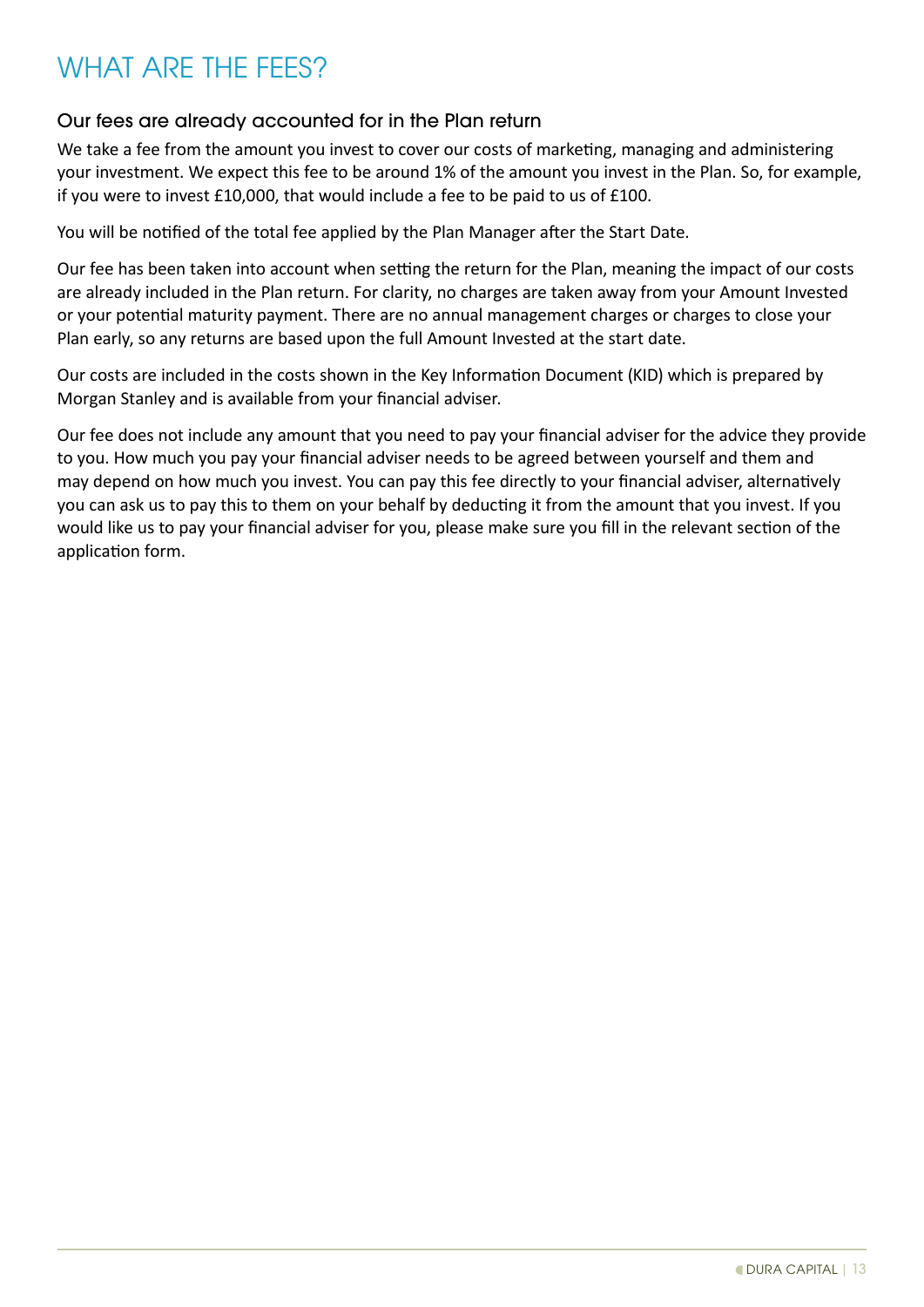# YOUR QUESTIONS, ANSWERED

Please see below answers to some commonly asked questions about investing in the Plan.

While we hope this is useful, the full details about how the Plan will work are covered in the Terms and Conditions, and it is important that you read those in full.

If you still have questions about the Plan after reading these documents, please speak to your financial adviser.

#### Before you invest:

#### **WHO CAN INVEST?**

The Plan is available to residents of the United Kingdom aged 18 and over only and applications must be made via a financial adviser.

#### **WHAT ARE THE DIFFERENT WAYS I CAN INVEST?**

You can invest by using your annual ISA allowance, by transferring an existing ISA, investing via a pension scheme such as a SIPP or SSAS, or even outside of an ISA or pension wrapper (a 'direct' investment). We also accept applications from UKbased trusts, companies and partnerships. Please make sure you use the correct application form depending on the way you wish to invest.

#### **HOW MUCH CAN I INVEST?**

The minimum you can invest in the Plan is £3,000. There is no maximum amount you can invest, however the Plan should only be considered as part of an overall portfolio. You should only put a portion of the money you have available for investment into any one product or Plan, to avoid over-exposure to Morgan Stanley or the FTSE 100.

# **WHERE IS MY MONEY HELD BEFORE THE START DATE (AND AFTER THE PLAN MATURES)?**

We will hold your money in a segregated Client Money account at HSBC Bank PLC collectively with the money of other investors. Any return and repayment of your Amount Invested when the Plan matures will be held in the same way, until we return it to you. This means your money is protected in accordance with the FCA's client money rules and if HSBC Bank PLC becomes

insolvent while holding your money, you may be entitled to claim compensation from the Financial Services Compensation Scheme (FSCS) up to a maximum limit of £85,000 per person, subject to the limits set by the FSCS (**[fscs.org.uk](http://www.fscs.org.uk)**).

Please note that your money will not earn any interest while it is held in the Client Money account before the Start Date and after the Plan matures.

#### **CAN I CHANGE MY MIND?**

Yes, you have the right to cancel your Plan. When we acknowledge receipt of your application, we will send you a cancellation form that you can complete should you wish to exercise your right to cancel. You can do so within 14 days of receiving this cancellation form from us. If you change your mind about investing after the Start Date, which is when the Securities that make up the Plan are purchased, we will pay you the current market value of the Plan, which may be less than your Amount Invested, especially in stressed market conditions. You will usually receive the proceeds from cancelling your Plan within five business days of us receiving them from Morgan Stanley B.V..

Also, if we have paid a financial adviser charge to your financial adviser on your behalf, you will be responsible for obtaining any refund directly with your financial adviser.

# **WHAT HAPPENS IF DURA CAPITAL CANCELS THE PLAN?**

We can decide to cancel the launch of the Plan before the Start Date for a number of reasons, including insufficient subscriptions or a change in market conditions that makes it impossible to maintain the terms of the Plan. If this were to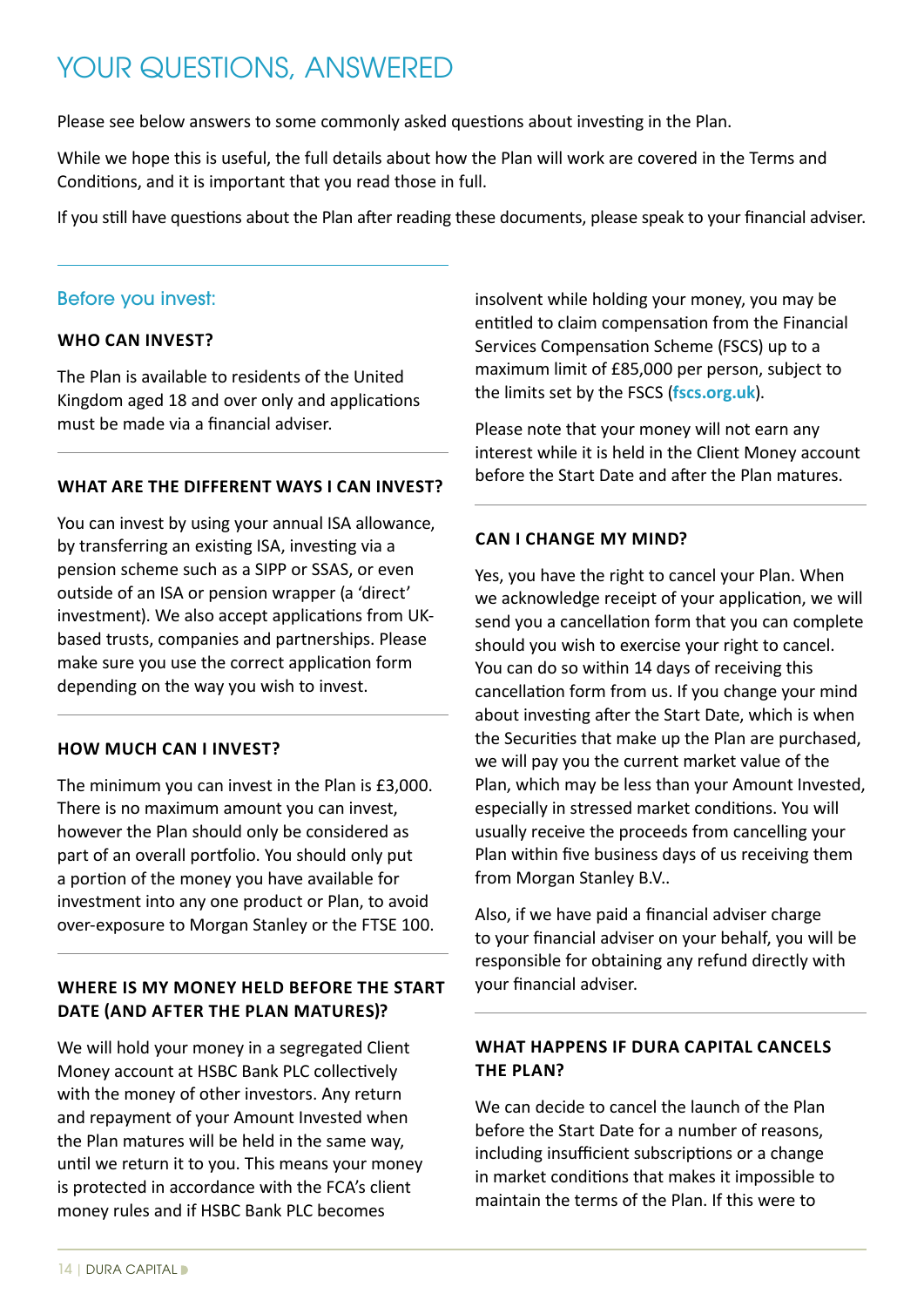happen, you would be repaid your Amount Invested in full. But if we have paid a financial adviser charge to your financial adviser on your behalf, we would deduct that from the sum repaid to you and you would be responsible for obtaining any refund directly with your financial adviser.

# **WHAT ELSE DO I NEED TO CONSIDER IF I AM TRANSFERRING AN EXISTING ISA?**

Your existing ISA will be transferred in cash. If your existing ISA is a Stocks and Shares ISA, this means your existing ISA manager will need to sell any investments and there is some potential for loss of investment growth if markets rise while your transfer remains pending. If your existing ISA is a cash ISA, you could lose some interest if you decide not to wait for the expiry of any notice period. Your existing manager may also charge you an exit or transfer fee.

We have an earlier deadline for ISA transfer applications, to allow time for us to receive the proceeds from your existing ISA manager. However, if they do not send the funds needed to fund your application before the Start Date, we will not be able to accept your application. We will contact you to discuss how you would like to proceed in that instance.

Similarly, if we decide to cancel the launch of the Plan and you have requested to transfer an existing ISA into the Plan, we will let you know the options available to you and discuss how you would like to proceed.

# During the term:

# **CAN I TOP UP MY INVESTMENT?**

No. You are only able to buy the Plan during the offer period before the Start Date. If you miss the deadlines or want to top up your investment after this, you will not be able to do so. However, there may be another Dura Capital Plan available for you to invest in once this Plan has closed. Your financial adviser will be able to provide you with details.

# **WILL YOU SEND ME UPDATES ON MY INVESTMENT?**

You will be able to access our online portal to receive information throughout the life of the Plan, including valuations and annual statements. You will receive your log in details as part of the application process and it is therefore very important that you provide us with an up-to-date email address when filling in an application form. Hard copies of correspondence can be provided upon request.

# **CAN I CLOSE MY PLAN BEFORE IT MATURES?**

While the Plan is designed to be held until it matures, it should be possible to close your Plan early if you need to. If you do decide to close your Plan early, you must give us a formal instruction notice and we will then sell your Plan at the next possible dealing day (usually the next business day). There may be certain exceptional circumstances that mean we are delayed in selling your Plan. You will usually receive the proceeds five business days from of us receiving them from Morgan Stanley B.V..

Please be aware that the amount you receive from selling your Plan may be less than the Amount Invested. The amount you receive is affected by the level of the FTSE 100, market volatility, interest rates and liquidity among other market variables.

We allow partial withdrawals (subject to a minimum withdrawal of £500). Any returns you receive at maturity will be based on the amount you have left invested in the Plan.

# **HOW DO I COMPLAIN?**

Any complaint about your Plan should be addressed to Dura Capital Limited in the first instance, by writing to PO Box 1233, AL1 9HU, emailing **[info@duracapital.co.uk](mailto:info%40duracapital.co.uk?subject=)** or calling 0330 678 1111. If you are not satisfied with how we address your complaint, you can refer your complaint to the Financial Ombudsman Service at Exchange Tower, London E14 9SR. A statement describing our complaints handling policy is available on request.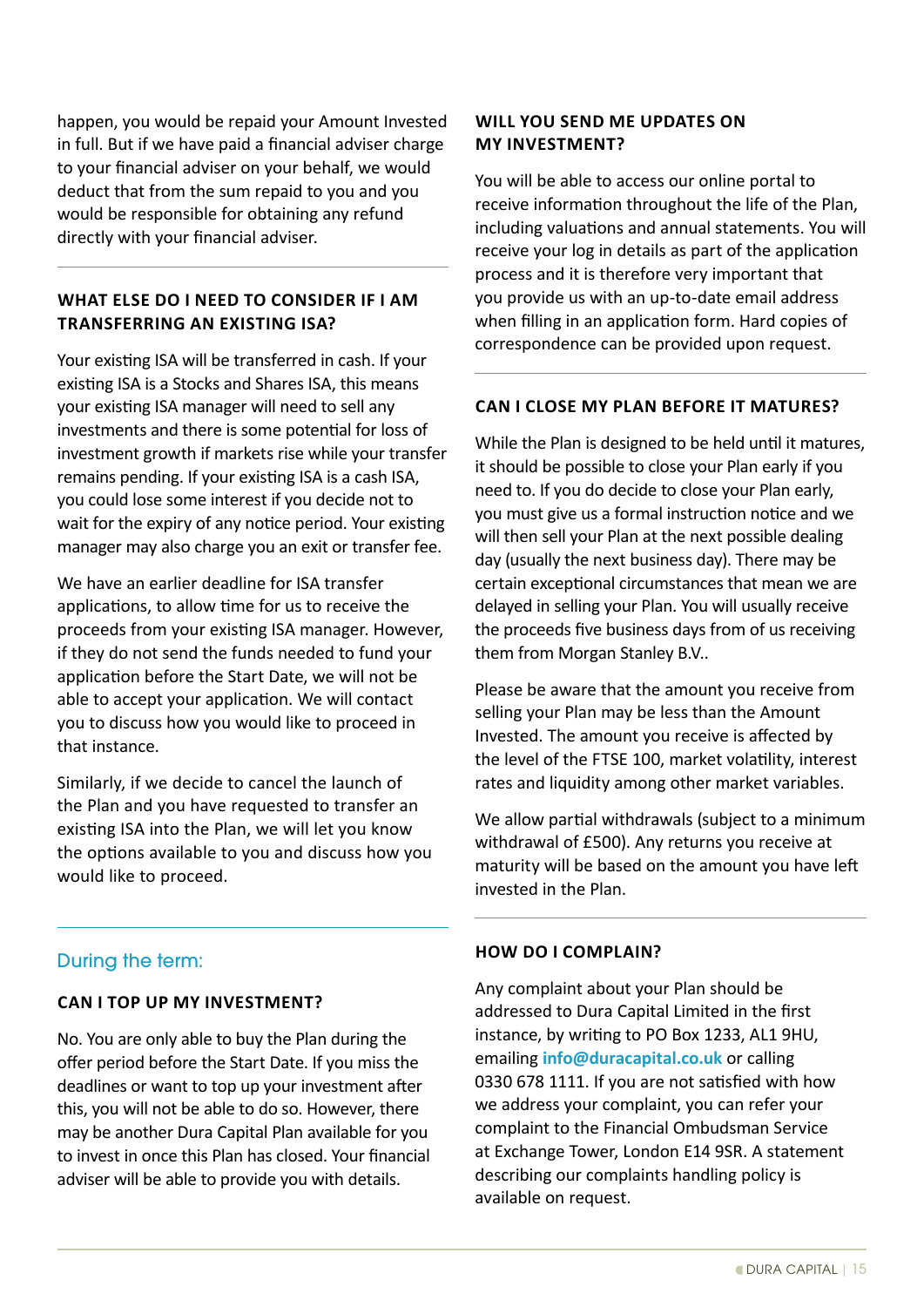# **ARE THERE ANY COMPENSATION ARRANGEMENTS IN PLACE?**

If you suffer a loss because of our actions or negligence, you may be entitled to claim compensation from the Financial Services Compensation Scheme ('FSCS') if we were declared to be in 'default'. Likewise, as mentioned previously, if HSBC Bank PLC becomes insolvent while holding your money before the Start Date or after the Final Maturity Date, you may be entitled to claim compensation.

The FSCS is set up to compensate you if a financial firm goes out of business and can't pay you what you are owed. It would protect you for a range of services, such as your bank or building society account, pension provider, mortgage advice or insurance. But it will not protect you for all financial products – and this plan is not covered by the FSCS, meaning you will not be compensated for any losses if Morgan Stanley is unable to meet its financial commitments to you.

In these cases, the maximum compensation you could claim is currently £85,000 per person, and it is also subject to the limits set by the FSCS (**[fscs.org.uk](http://www.fscs.org.uk)**).

# **WHAT HAPPENS IF I DIE?**

Single applicants: in the event of your death, your estate can choose to cash in the Plan or transfer ownership to a beneficiary. If the Plan is cashed in, we will pay the market value as of the date we sell your Plan. If your estate chooses to transfer ownership to a beneficiary, the Plan will continue until maturity. In all cases the Plan will be administered in accordance with the instructions from your personal representatives and / or as part of probate / administration.

Joint applicants: for Plans held jointly by a married couple, the Plan will transfer automatically to the name of the surviving partner. For other joint applications, the Plan will be administered in accordance with the instructions of your personal representatives and / or as part of probate / administration.

# When the plan matures:

#### **WHAT HAPPENS AT MATURITY?**

We will contact you before the Final Maturity Date (or after an Early Maturity Date if the Plan matures early) outlining the options available to you. If you use our online portal, you will receive an email notifying you of your options and will be able to give us your instructions online. If you chose to encash your maturity proceeds, we expect to pay these to you within 5 business days of us receiving them from Morgan Stanley B.V..

If we do not receive instructions from you after a reasonable time, we may decide to return your money by BACS or send a cheque to the last address we have on record for you. It is therefore very important that you keep us up to date if your details change.

#### **HOW WILL MY RETURN BE TAXED?**

The tax treatment of the Plan will depend on your individual circumstances and could change at any time in the future. This could have an adverse impact on the returns you receive. The information that follows is based on tax rules and practice as of the date of publication and interpreted in good faith by us. We are not qualified to give legal, tax or accounting advice and do not intend to do so in this document. Speak with a specialist tax adviser if you need any advice about your tax position.

If you have invested via an ISA or as part of a pension, the return is expected to be paid to you free from either income tax or capital gains tax.

If you have invested in the Plan directly, the return is expected to be subject to capital gains tax. We will make the payment to you without deducting tax and it is your responsibility to declare this on your personal tax return.

If you are a company, trustee or other corporate investor, how the return is taxed depends on the tax position of your organisation. We will make the payment to you before deducting any tax.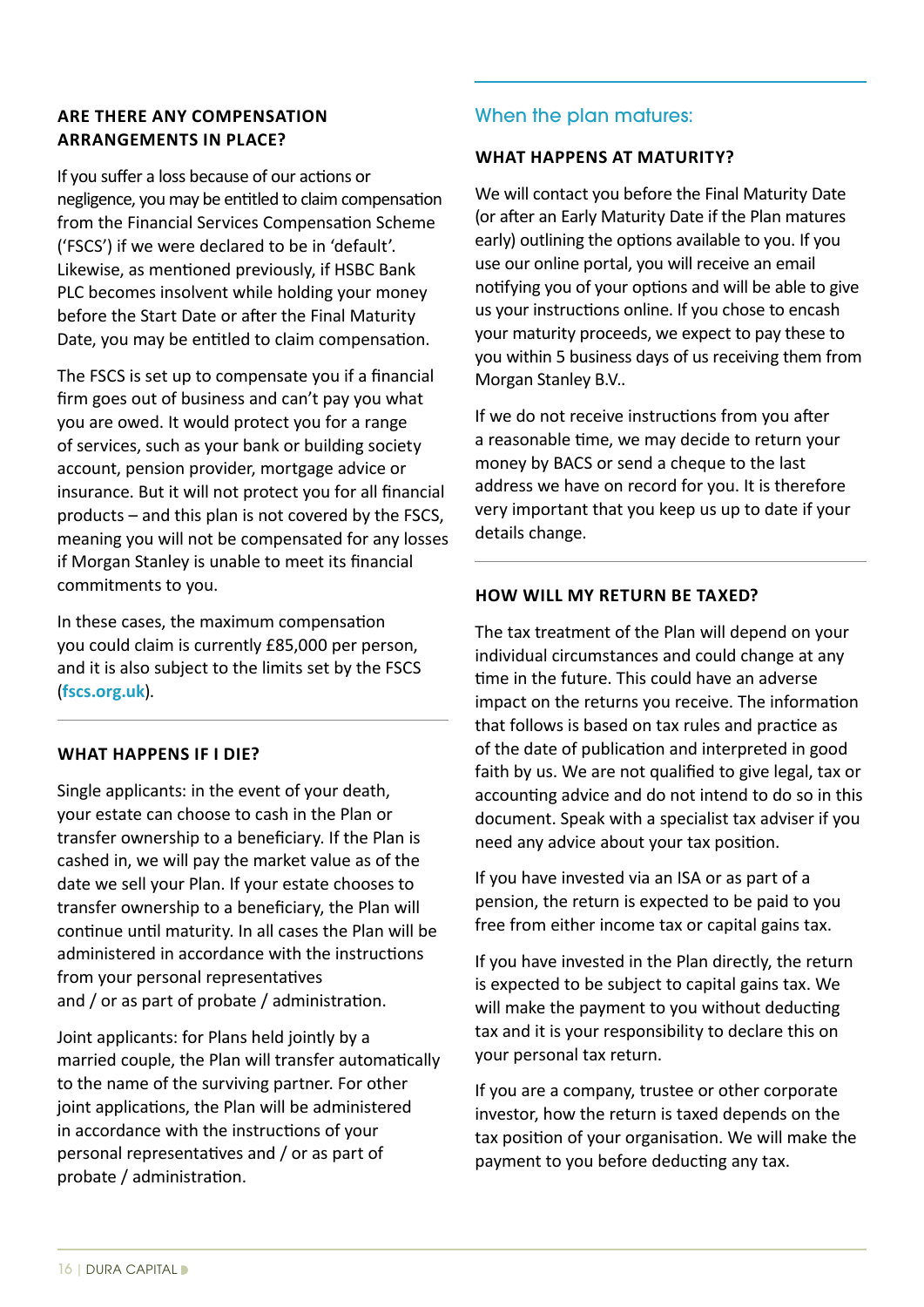# STRUCTURED INVESTMENT PLAN TERMS AND CONDITIONS

These are Dura Capital Limited's standard Terms and Conditions on which we intend to rely. For your own benefit and protection, please read this document carefully. It contains important information about your rights and obligations as well as limitations and exclusions that may apply to you. If there is anything that you do not understand please contact your financial adviser. Words that are capitalised in these terms have a specific meaning, which is set out in Clause 1 below. The headings in these Terms are for convenience only and do not limit their scope. Your acceptance of these Terms is signified by submitting a signed Application Form.

#### **1. DEFINITIONS**

**"Amount Invested"** – The amount of your Subscription, less any amount you have asked the Plan Manager to pay to meet any financial adviser charges outlined in Condition 10.

**"Application Form"** – the form that you must complete either physically or using our online portal, for a Direct Investment and / or ISA Investment and which is submitted to Us by your financial adviser.

**"Base Prospectus"** – the document created and published by the Issuer that provides full information about the Securities that make up the Plan.

**"Business Day"** – a day (other than Saturday or Sunday) on which commercial banks are open for business in London.

**"Calculation Agent"** – means Morgan Stanley & Co International plc. The Calculation Agent will be responsible for determining the value of the Plan and therefore any returns that are due to you.

**"Client Money"** – any money that We are holding on Your behalf, and which will be clearly separated from money that belongs to Us, subject to the provisions of the FCA's Client Assets Sourcebook.

**"Custodian"** – means Bank of New York Mellon, who is responsible for holding the Securities on your behalf for safekeeping.

**"Data Protection Legislation"** – the UK Data Protection Act 1998 and any subsequent legislation including but not limited to the General Data Protection Regulation (2016/679) of the European Union ("GDPR"), as well as all other applicable laws and regulations in force in the UK relating to or impacting on the processing of personal data and

privacy, including the UK Privacy and Electronic Communications (EC Directive) Regulations 2003.

**"Designated Client Money Account"** – a current or deposit account at a third-party bank that is in Our name, but includes in its title an appropriate description to indicate that it holds only Client Money in accordance with our regulatory responsibility and is used to hold the money of one or more clients.

**"Direct Investment"** – an investment in the Plan not qualifying as an ISA Investment.

**"Early Maturity Dates"** – the dates, as detailed in the Key Investor Information Document ('KID') and Plan Brochure, on which the Plan can mature early if certain conditions are met.

**"FCA"** – means the Financial Conduct Authority (whose responsibilities were previously undertaken by the Financial Services Authority) or any of its successors.

**"Final Maturity Date"** – the date on which the plan will mature, if there has been no early maturity on an Early Maturity Date.

**"Guarantor"** – means Morgan Stanley. The Guarantor is responsible for meeting any payment obligations of the Issuer if they are unable to do so.

**"Income Date"** – a date on which an income payment can be calculated, if certain conditions are met (and if applicable to the Plan).

**"ISA Investment"** – an investment in the Plan qualifying as an ISA under the Regulations.

**"Issuer"** – Morgan Stanley B.V..

**"Market Maker"** – Morgan Stanley & Co International plc. The Market Maker will be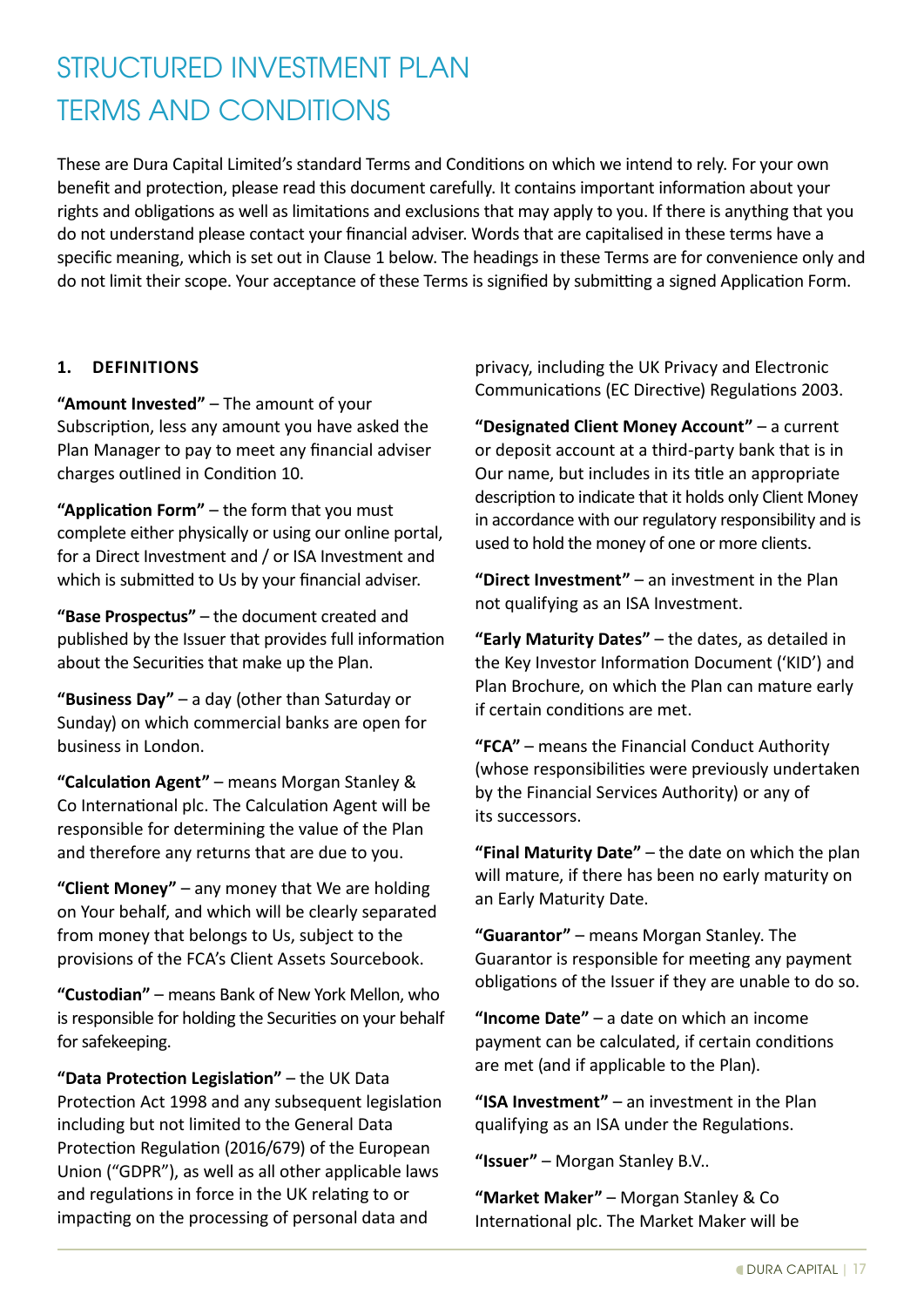responsible for providing a market in the Securities that make up your Plan should you need to close your Plan early.

**"Plan"** – The Direct Investment or ISA Investment, as described in the Plan Brochure and made up of Securities and cash that the Plan Manager handles on your behalf.

**"Plan Brochure"** – the brochure provided to you that explains the key features and risks of the Plan.

**"Plan Manager"** – Dura Capital Limited. Dura Capital Limited is authorised and regulated by the FCA and must follow its rules as amended from time to time ('the Rules'). If there are any differences between the Rules and these Terms and Conditions, the Rules will apply.

**"Plan Objective"** – the objective of securing the return described in the Plan Brochure.

**"Regulations"** – HM Revenue and Customs Regulations for Individual Savings Accounts as amended from time to time. If there are any differences between the Regulations and these Terms and Conditions, the Regulations will apply.

**"Securities"** – the underlying qualifying investments of the Plan, arranged to provide the investment and capital returns set out in the Plan Brochure.

**"Start Date"** – the date on which the Plan starts, and when your Amount Invested is used by the Plan Manager to purchase the Securities. It is also when the Start Level is recorded.

**"Start Level"** – The closing level of the Underlying Asset(s) on the Start Date.

**"Subscription"** – the total amount(s) you pay to the Plan Manager, including any amount you have asked the Plan Manager to pay to meet any financial adviser charges outlined in Condition 10.

**"Underlying Asset(s)"** – the asset, share or index on which the performance of the Plan depends.

**"We and Us or Our"** – Dura Capital Limited

**"You and your"** – the Plan holder(s) named on the Application Form.

# **2. YOUR APPLICATION**

- 2.1 The Plan Manager may accept a fully and correctly completed Application Form and Subscription amount from you under these Terms and Conditions. The Plan Manager has the right to reject an application for a number of reasons, including if you are not eligible to invest in the Plan, if we have not received the full Subscription amount indicated on your form, or if information is missing or incomplete.
- 2.2 By submitting the Application Form, you confirm that the information you have provided is accurate and complete.
- 2.3 By submitting the Application Form, you instruct the Plan Manager to choose and buy Securities that have been designed to provide the benefits of the Plan as described in the Plan Brochure.
- 2.4 You must invest in an ISA with your own money, or by transfer of cash from an existing ISA. Transfers of cash from existing ISAs will normally be arranged with the existing ISA managers. Once the cash from the existing ISA manager has been transferred, your ISA will be subject to these Terms and Conditions.
- 2.5 If the Plan Manager must cancel or void your ISA under the Regulations, you authorise the Plan Manager to hold your Securities outside the ISA as a Direct Investment. In this case the Terms and Conditions will continue to apply to your investment as a Direct Investment.

# **3. CANCELLATION RIGHTS**

- 3.1 You have the right to cancel your Plan within 14 days of receiving the acceptance notification from the Plan Manager and a notice of your right to change your mind.
- 3.2 On the Start Date, the Plan Manager purchases Securities on your behalf. If the Plan Manager receives your completed cancellation request after the Start Date, the amount you will receive may be less than the amount of money you invest, if the price at which the Plan Manager sells the Securities is lower than the price it paid for them.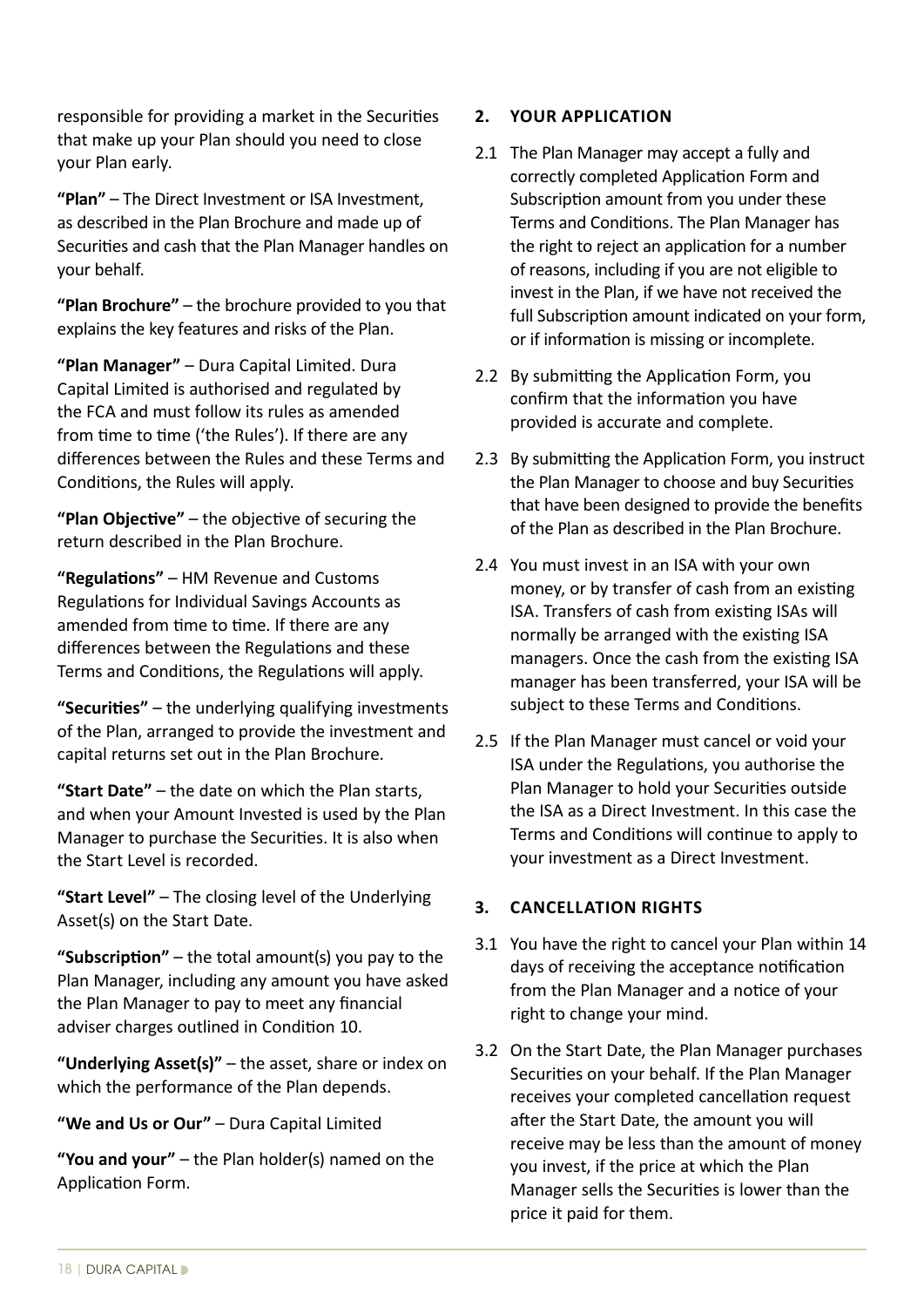- 3.3 You will be responsible for reclaiming any refund from your financial adviser for an adviser charge that the Plan Manager has paid on your behalf.
- 3.4 In respect of an ISA transfer, a cancellation notice will be sent to you after the funds are received from your previous ISA manager.
- 3.5 For ISA Investments or following the transfer of an existing ISA, if you cancel your ISA, you may lose the favourable tax treatment applicable to the investments held within it.

# **4. CLIENT CLASSIFICATION**

4.1. Except where otherwise notified to you in writing, the Plan Manager shall treat you as a retail client, for the purposes of the Rules to provide the highest level of regulatory protection.

# **5. PURCHASE OF PLAN SECURITIES**

- 5.1 The Plan Manager will be responsible for buying and selling all Securities and will carry out transactions on terms that are at least as favourable as those that the Plan Manager can set when dealing directly with the Issuer.
- 5.2 The Plan Manager may choose and instruct brokers or dealers (including associated companies) to buy, sell and deal in Securities for your Plan.
- 5.3 Your Amount Invested will be used by the Plan Manager to buy Securities on your behalf. Upon receipt of cleared funds, any money received prior to the Start Date will be held in the Designated Client Money Account. You will not receive any interest on money held on your behalf from when the funds are cleared to the Start Date.
- 5.4 We are making use of the DVP ('deliveryversus-payment') exemption available under the Client Money Rules when handling money during the settlement period for buying or selling the underlying plan securities. You will be exposed for no more than 72 hours and in most cases only a few hours, during this period your money is held in a Bank of New York Mellon London cash account pending settlement. While we are operating under

the DVP exemption, your money will not be subject to the protections conferred by the Client Money Rules and, if we were to fail, the FCA's client money distribution rules as set out in Chapter 7A of CASS (the 'Client Money Distribution Rules') will not apply to these sums and you will not be entitled to share in any distribution under the Client Money Distribution Rules in respect of these sums.

- 5.5 The amount(s) the Plan Manager invests in Securities to be held in your Plan will not exceed the amount of cash placed by you under the Plan Manager's control. The amount invested on your behalf will be rounded down to the nearest whole number of pounds and the balance retained by the Plan Manager.
- 5.6 When you invest in the Plan the relevant principal or nominal amount of Securities will be allocated to you by the Plan Manager and will be held by the Custodian on your behalf and you will be the beneficial owner of those Securities allocated to you.
- 5.7 If, for any reason, the Plan Manager is unable to purchase Securities to fulfil the commitments set out in the Plan Brochure, your Amount Invested will be returned to you. You should discuss with your financial adviser whether you are entitled to a refund for any fees paid to them, as this is dependent on the terms agreed between you and them. You will need to arrange for your financial adviser to repay to you directly any such refund of fees.
- 5.8 In the event of the Issuer and the Guarantor being unable to meet its obligations to repay the amounts due, you may not receive the amounts your Plan has been designed to pay and you could lose some, or all, of your Amount Invested (after the deduction of fees) plus any investment return to which you would otherwise be entitled.
- 5.9 You, or someone you nominate, can ask to see all entries in the Plan Manager's records relating to your transactions at any time. The Plan Manager will maintain these records for at least six years after the transaction date.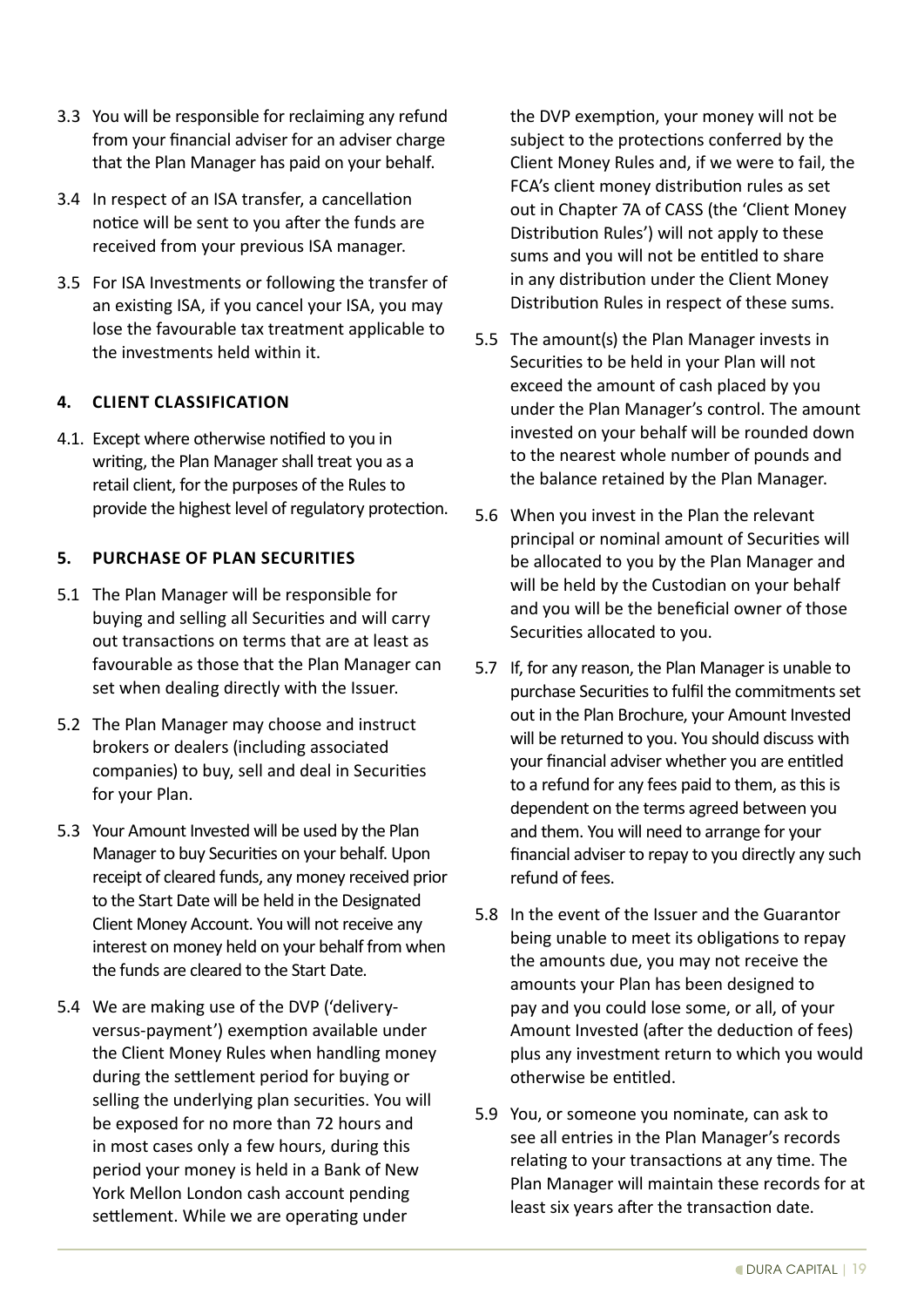# **6. CUSTODY**

- 6.1 Your Securities will be held in a custody account with Bank of New York Mellon, and documents of title, if any, will be kept in the custody of Bank of New York Mellon. The Plan Manager may, at its reasonable discretion, agree to such alternative custodial arrangements as it may determine from time to time without notice to you. Such documents of title shall not be lent to any third party and money may not be borrowed on your behalf against the security of those documents.
- 6.2 Unless alternative custodial arrangements are agreed, your Securities will be held collectively in an account with Bank of New York Mellon and, although the amount of Securities that you hold will be recorded and separately identified by the Plan Manager, your holding may not be identifiable by separate documents or certificates of title. Therefore, in the event of default, any shortfall in the Securities may be shared pro rata among all investors in the Plan whose Securities are held with Bank of New York Mellon.

# **7. CASH HELD**

- 7.1 You may invest into the Plan only in line with these published Terms and Conditions.
- 7.2 Subject to 5.4, all money belonging to clients is held in a Designated Client Money Account in the name of Dura Capital Limited until the purchase of the Securities, following the calculation of an income payment (if applicable, while we hold the income pending payment to You), or following maturity or earlier redemption of the Securities. This ensures that all clients' money is separate from the funds belonging to the Plan Manager. The Plan Manager does not accept any liability for default by any bank or other financial institution holding funds under these Terms and Conditions. In the event of a default on repayment, any shortfall in clients' monies would be apportioned on a pro-rata basis between all investors in the Plan (or as otherwise required under the Rules).

7.3 The Plan Manager will use your Amount Invested to purchase the Securities to be held in the Plan.

#### **8. MATURITY**

8.1 Under the terms of the Plan, the Plan will mature on either:

i) the Final Maturity Date; or

ii) one of the Early Maturity Dates (if applicable). The Securities are structured so that the amount you are due to receive from your Plan is calculated in accordance with the Plan Objective. The Plan Manager will contact you to inform you of your options at maturity and any action required by you. The Plan Manager may, at its discretion, repay maturity proceeds to you by transferring the funds into the bank or building society account from where the Amount Invested originated. Should this occur you will be notified by the Plan Manager. You should note that once the Plan has matured, we will hold the proceeds in a Designated Client Money Account up to 6 months and interest will not be paid. If we have not received your written instructions at 6 months, we will return your money by BACS or send a cheque to the last address provided to us. If your Amount Invested was an ISA Investment the ISA status will subsequently be lost.

#### **9. CLOSING YOUR PLAN**

- 9.1 You may close your Plan at any time by giving the Plan Manager your instructions. This will not affect any transactions the Plan Manager has already started to carry out. The Plan Manager will sell the Securities at the next dealing date and issue payment for the net proceeds (less any applicable fees). We expect to pay You the proceeds within 5 business days of us receiving them from the Issuer.
- 9.2 The value of your Securities will be dependent on the market price of your holdings at the date of sale. The price will be quoted by the Market Maker and will reflect the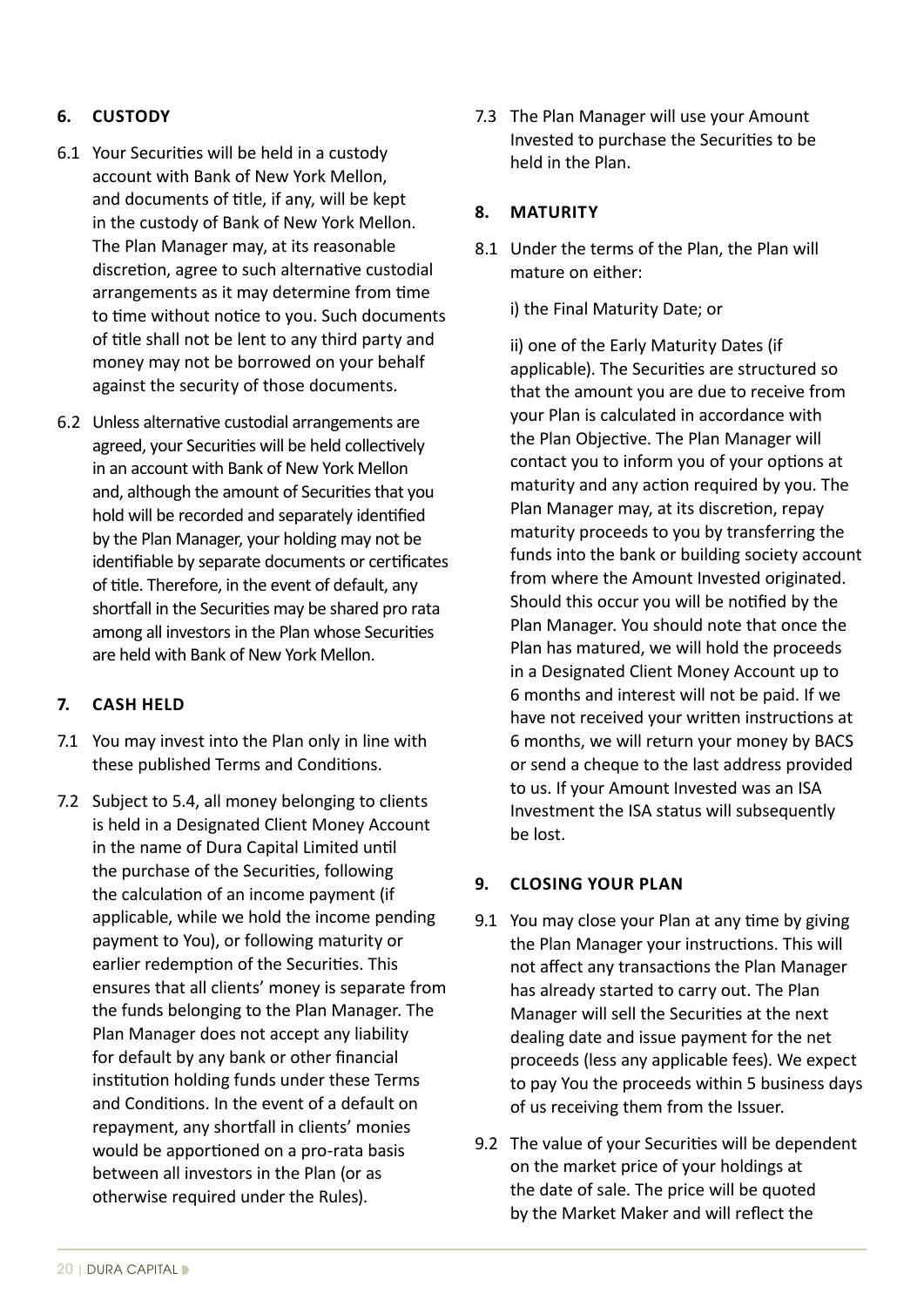limited market in the Securities. The Market Maker reserves the right to cease to make a secondary market if market conditions or its corporate circumstances materially change.

- 9.3 Before you close or transfer your Plan prior to maturity you should consider that the Plan is designed to be held until the Final Maturity Date.
- 9.4 Partial withdrawals or partial transfers are permitted subject to a minimum withdrawal or transfer of £500. Any future investment returns will be based upon the remaining amount invested in the Plan.
- 9.5 Subject to Clause 9.4, on your instructions and within the time stipulated by you, an ISA or part of an ISA, shall be transferred to another ISA manager.
- 9.7 The Plan Manager may terminate your Plan in the following circumstances:

 a) If it is not possible to administer the Plan in accordance with the necessary Rules and Regulations, or if you are in breach of the Rules or Regulations.

b) If you fail to pay any money due, or

 c) If you are in breach of these Terms and Conditions and, following our written notice to you to remedy the breach, you fail to do so within three months of such notice from us. In these circumstances, the Plan Manager will notify you in writing. This will not affect any transactions the Plan Manager has already started to carry out.

9.8 Once this agreement has ended, the Plan Manager will not carry out any transactions, except to allow the Plan Manager to pay the proceeds of the Securities in accordance with your instructions.

# **10. CHARGES**

10.1 The terms on which the Plan Manager will purchase Securities for you will reflect certain charges, fees and expenses. You will be notified of the total cost and charges applied in writing by the Plan Manager. This will not affect the calculation of returns described in the Plan Brochure.

- 10.2 If you decide to pay any financial adviser charge from your Plan you may instruct the Plan Manager to deduct and pay such fee from your Subscription. In all cases the level of such charge must be agreed by you with your financial adviser. Any charge will be based on either an agreed percentage of the amount to be invested or an agreed cash amount in relation to the Plan. This charge will be deducted from your Subscription, reducing the amount of money invested in the Plan by this amount. This must be confirmed by you at the time you agree to invest in the Plan. You are responsible for checking that the amount shown is correct. The Plan Manager will not be responsible for recovering any overpayment from or making up any underpayment to your financial adviser if the amount shown on the confirmation is not the amount you have agreed with your financial adviser.
- 10.3No other charges are anticipated. If you terminate your Plan before maturity, no further charges will be deducted, however, you may not get back the original amount invested. We will also deduct any associated selling costs and transfer taxes including stamp duty or stamp duty reserve tax to the extent applicable. Please note that it is possible that you will be liable to pay additional taxes or costs that are not paid, or imposed, by us. You will need to discuss reclaiming any fee paid to your financial adviser with your financial adviser. The Plan Manager is not responsible for rebating any such fee.

# **11. TAXATION**

- 11.1 If your Plan is an ISA and you live in the UK, you will not, under current tax rules, pay UK Income Tax or UK Capital Gains Tax on the return from the Plan, but, any losses on your Plan will be ignored for the purposes of UK Capital Gains Tax.
- 11.2 If your Plan is, or becomes, a Direct Investment you may, depending on your circumstances, pay tax on any interest, income, or capital gain you receive.
- 11.3 The taxation information in this condition is based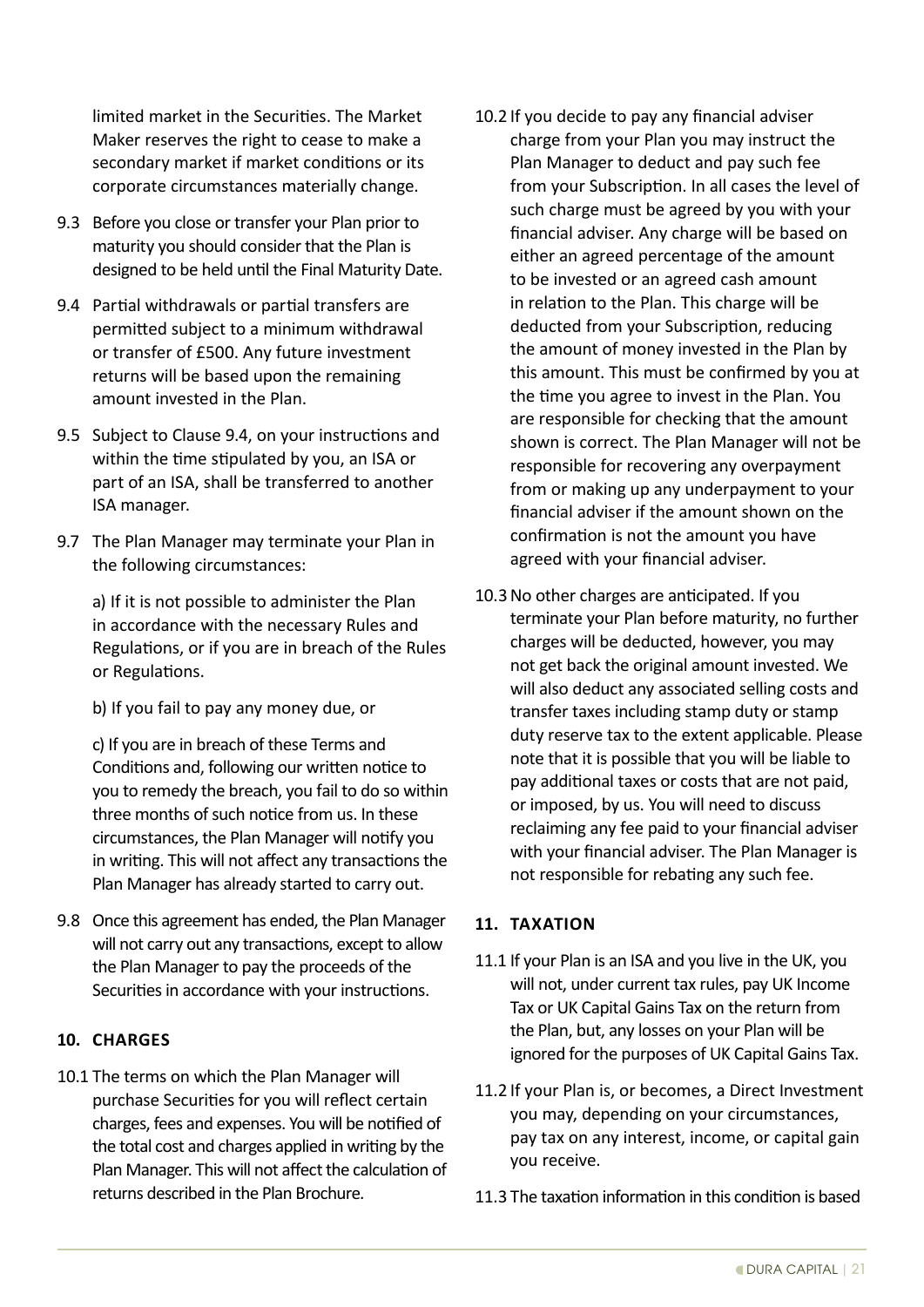on our understanding of current tax legislation, regulation and practice, which may change in the future and may be applied retrospectively. The tax treatment of your Amount Invested will depend on your personal circumstances and you should take independent tax advice.

#### **12. CORPORATE AND TRUSTEE PLANHOLDERS**

12.1 If you are a company or corporate trustee, you confirm that:

 a) You have the corporate authority to invest in the Plan.

b) By investing, you do not breach any of your constitutional documents.

 c) You have provided an up-to-date list of signatories.

- 12.2 You agree to give the Plan Manager any relevant documentation and information that the Plan Manager asks for in support of your application.
- 12.3 If you are a trustee you confirm that:

 a) You are an authorised trustee of the relevant trust.

 b) You have the authority and consent to invest in the Plan.

c) By investing, you do not breach the constituting trust documents.

 d) You have provided an up-to-date list of trustees and signatories.

# **13. KEEPING YOU INFORMED**

- 13.1 The Plan Manager will send you an acknowledgement of your Application Form within five working days of receipt.
- 13.2 The Plan Manager will send you an opening statement for your Plan, shortly after the Securities have been purchased.
- 13.3 The Plan Manager will give you an annual report and valuation of your Plan. You may request to receive this information more frequently.
- 13.4 You can contact the Plan Manager by telephone

(by calling 0330 678 1111), by email (by emailing **[info@duracapital.co.uk](mailto:info%40duracapital.co.uk?subject=)**) or by letter (by writing to Dura Capital Limited, PO Box 1233, AL1 9HU) for any other information you want on the Plan.

- 13.5 The Plan Manager will be able to provide you with information over the telephone after successful completion of its verification of identity procedures, which may include the need to provide one or more characters from your confidential password and / or the provision of personal information, from which the Plan Manager can identify you.
- 13.6 The Plan Manager may provide all information and correspondence in electronic format via email and / or web services. The Plan Manager may also offer alternative media for information and correspondence from time to time.
- 13.7 The Plan Manager will always write and speak to you in English.

# **14. COMPLAINT HANDLING**

- 14.1 You may complain to the Plan Manager about any aspect of your dealings with the Plan Manager. Please refer to 'Frequently asked questions' for full details on how to complain, including our contact information.
- 14.2 If you ask, the Plan Manager will send you written details of how the Plan Manager will deal with your complaint.
- 14.3 If You are not satisfied with the way the Plan Manager has dealt with your complaint you can complain to the Financial Ombudsman Service at Exchange Tower, London, E14 9SR. Tel: 0300 123 9123. Making a complaint will not affect your right to take legal action.

# **15. ACCESS TO THE FINANCIAL SERVICES COMPENSATION SCHEME**

15.1 Dura Capital Limited is covered by the Financial Services Compensation Scheme and you may be entitled to compensation from the scheme if the Plan Manager cannot meet its obligations. You should be aware that compensation is not available merely because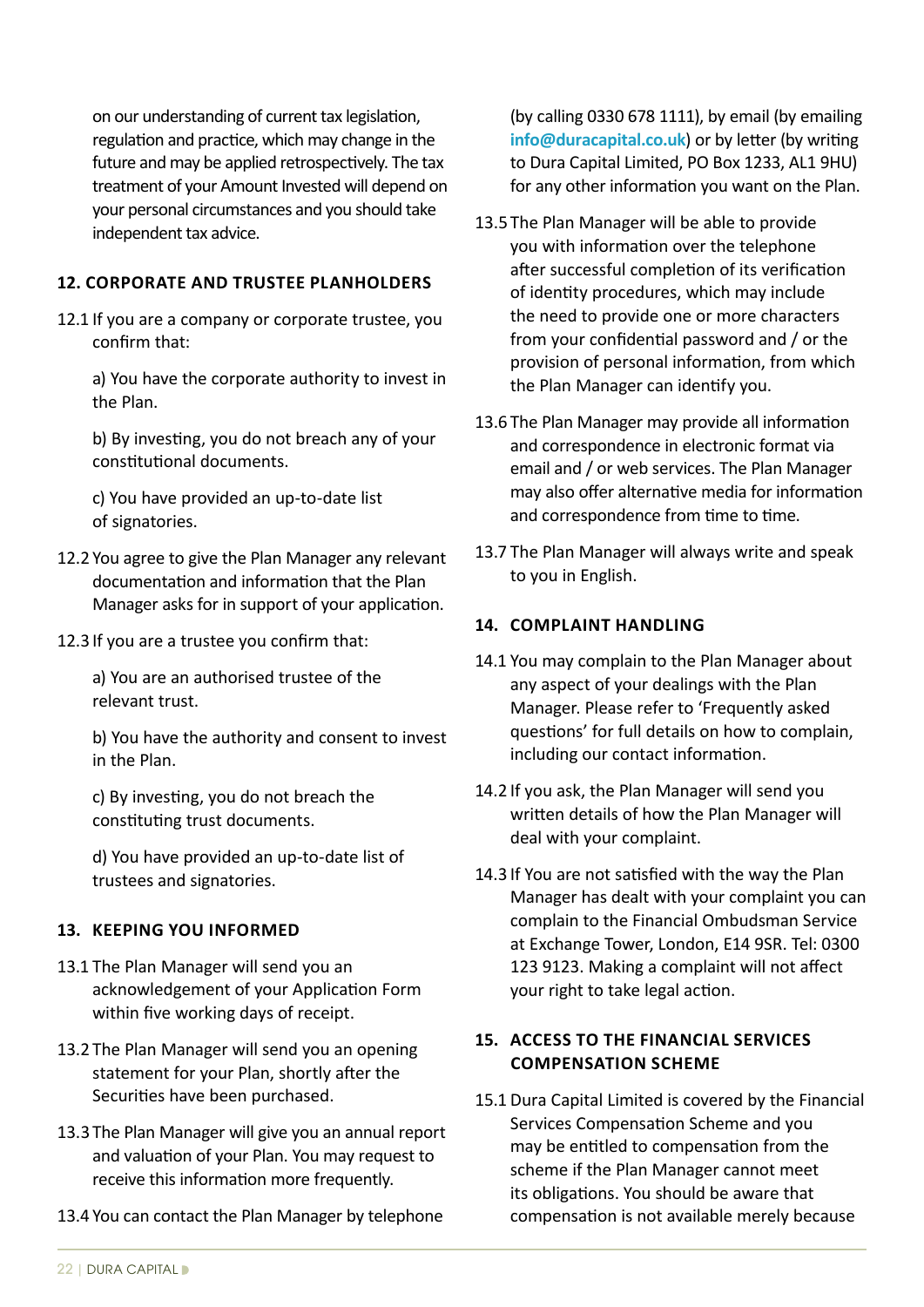the Securities perform less well than you expected or because the Issuer and Guarantor of the Securities becomes insolvent and is unable to pay back the value of the Securities.

- 15.2 If the Issuer and Guarantor who the Plan Manager deals with on your behalf fails to meet its obligations to pay to the Plan Manager the amount due from the Securities you will not, for that reason alone, be entitled to compensation.
- 15.3 Your entitlement would depend on the type of business and the circumstances of the claim.
- 15.4 You can get more information about compensation arrangements from the Financial Services Compensation Scheme (**[fscs.org.uk](http://fscs.org.uk)**).

# **16. DEATH**

- 16.1 If you die during the Term of the Plan, the Plan Manager will act on the instructions of your personal representatives.
- 16.2 If they elect to do so they can re-register the ownership of the Plan and hold it to the Final Maturity Date.

#### **17. DATA PROTECTION STATEMENT**

- 17.1 Dura Capital will handle the processing and transfer of Personal Data in accordance with the Data Protection Legislation.
- 17.2 The Plan Manager may hold personal and financial information on computer and manual systems and use this to handle and service your Subscription and to put together statistics for assessment and analysis.
- 17.3 By ticking the relevant box on the Application Form, you are confirming that the Plan Manager may make your personal and financial information available:

a) To your financial adviser by email or other means, including a secure internet service;

 b) As the Plan Manager is obliged to under the requirements of any law, regulation or court order that the Plan Manager must follow;

c) To you, if you ask, and in line with the Data Protection Legislation;

 d) To transfer the data to third party service providers and agents;

e) To use the data for fraud prevention and anti-money laundering purposes;

f) To fulfil its regulatory responsibilities and

 g) To any delegate or successor to some or all its rights or obligations hereunder.

- 17.4 You should notify the Plan Manager of changes in your data.
- 17.5 If you require a copy of the information the Plan Manager holds on you, you should write to the Plan Manager.

#### **18. PREVENTION OF MONEY LAUNDERING**

- 18.1 Your financial adviser must verify your identity for anti-money laundering regulations and will probably have asked you for sight of various documents to fulfil this requirement. The Plan Manager can accept the verification provided by your financial adviser but does reserve the right to request additional information and / or documentation to satisfy its own anti-money laundering procedures.
- 18.2 The Plan Manager may carry out electronic checks on your identity before the Plan Manager can accept an application from you or prior to selling Securities on your behalf. This is so that the Plan Manager can be sure that the Plan Manager is taking instructions only from the correct person. The check will be carried out using a reliable and reputable electronic database agency. To meet our regulatory obligations, we may also be required to seek further information related to you from a reputable electronic database agency. This is not a credit check and will leave a different 'footprint' on your electronic record to that left by a credit check. It will not affect your credit rating.
- 18.3 This enables the Plan Manager to comply with the UK anti-money laundering regulations and the Regulation and is for your protection. In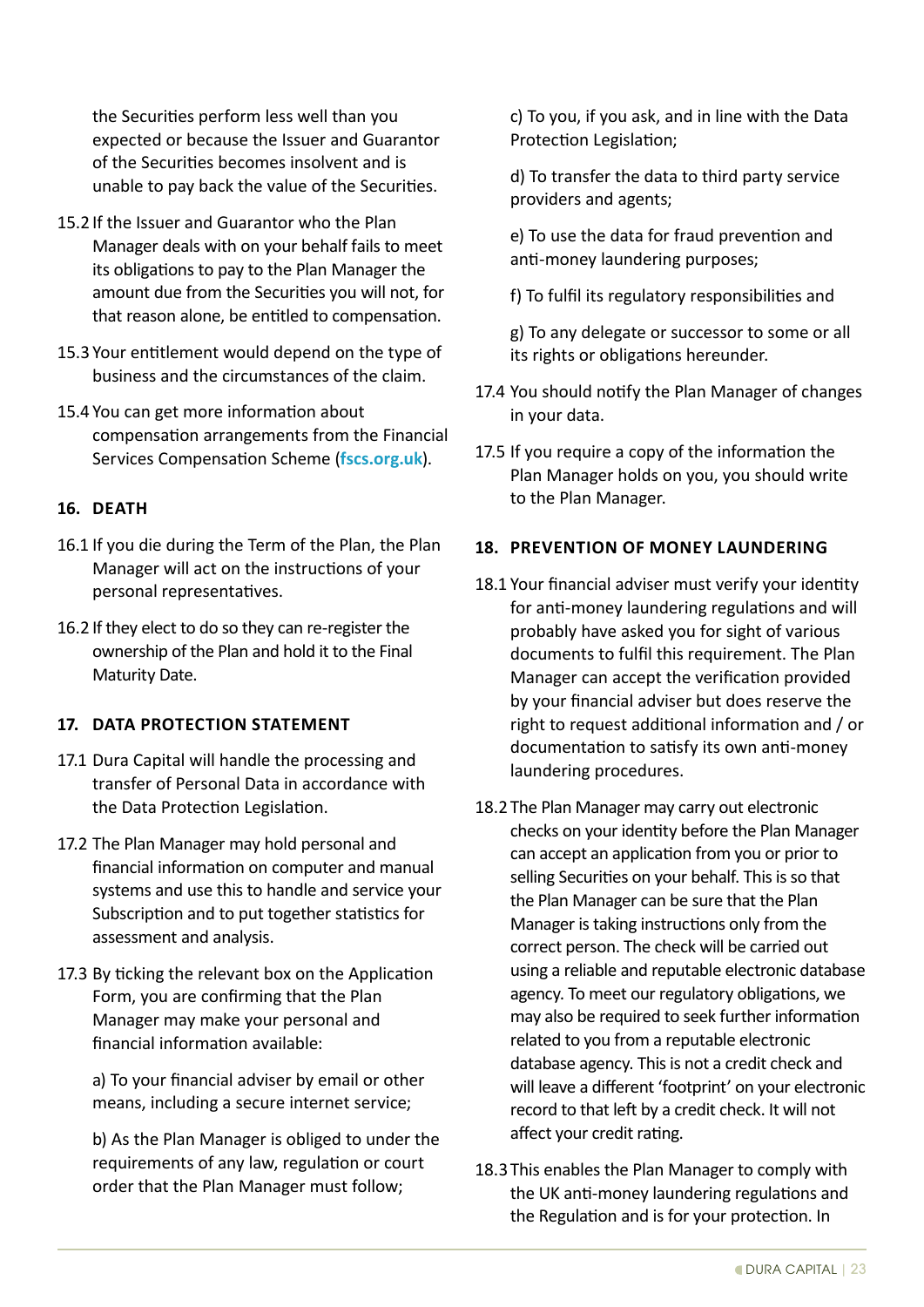completing an application, you give the Plan Manager permission to obtain such information.

18.4 It might be necessary for the Plan Manager to ask you for, and for you to provide, more information as part of this process.

# **19. TELEPHONE RECORDING**

19.1 For your security and for training and monitoring purposes telephone conversations may be recorded.

# **20. LIABILITY**

20.1 The Plan Manager will exercise due care and diligence in managing your Plan. However, the Plan Manager will not be liable to you:

a) For any default by the Custodian, or any securities depository with whom your Securities are deposited, or for any fraud, negligence or wilful default on the part of the Custodian or any such securities depository or other third party;

b) For any loss, depreciation or fluctuation in the value of the Securities held within your Plan, except as a result of fraud, negligence or wilful default by the Plan Manager or its agents;

 c) If the Plan Manager cannot carry out its responsibilities because of circumstances beyond its reasonable control; or

d) For the acts or omissions of any professional financial adviser or intermediary who arranged your investment in the Plan.

20.2 The Plan Manager will exercise its authority under these Terms and Conditions in an appropriate way. However, whilst the Securities will be structured with a view to meeting the Plan Objective, the Plan Manager is unable to (and does not) guarantee that the Plan Objective will be met. In particular, you acknowledge that your entitlement under the Plan is dependent on the exact terms of issue of the Securities. These may contain provisions allowing for:

a) Adjustments to the timing of calculation of entitlements and

b) The termination of the Securities, including (without limitation) in circumstances where the Plan Manager is in default. No provision in these Terms and Conditions will operate to exclude or limit the liability of the Plan Manager and / or the Issuer and/or the Guarantor to the extent that this would be prohibited by law or the FCA and PRA Rules.

20.3 The Plan Manager will not be liable or have any responsibility of any kind for any loss or damage you suffer as a result of any failure, interruption or delay in carrying out its obligations resulting from:

 a) Breakdown or failure of any telecommunications or computer service;

b) Industrial disputes;

c) Failure of other people to carry out their obligations;

d) Acts of governments or international authorities;

 e) Any other event or circumstance that is not reasonably within its control.

20.5 Nothing in these Terms and Conditions will exclude, or restrict to an extent prohibited by the rules of the FCA or any duty or liability the Plan Manager may have under the regulatory system. Nothing in these Terms and Conditions will exclude any obligations the Plan Manager may have in common law.

# **21. CONFLICTS OF INTEREST**

21.1 Occasions can arise where the Plan Manager, or one of its other clients, will have some form of interest in business which is being transacted for the Plan. If this happens, or the Plan Manager becomes aware that its interests or those of one of its other clients conflict with your interests, you will be informed and asked for your written consent before any transaction is carried out. A copy of Dura Capital Limited's conflicts policy can be obtained upon request from Dura Capital Limited, PO Box 1233, AL1 9HU (Tel: 0330 678 1111).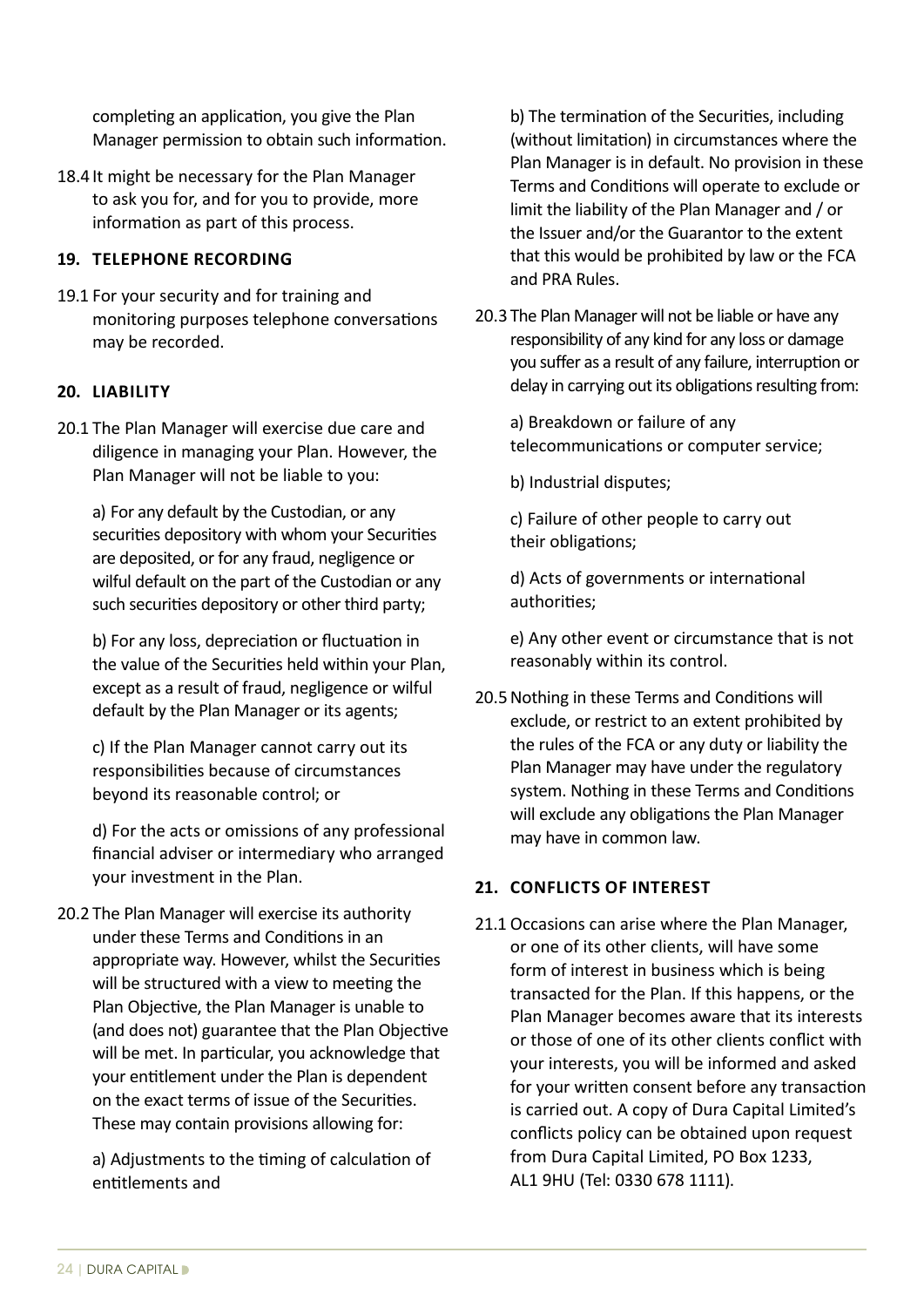# **22. EVENTS BEYOND THE PLAN MANAGER'S REASONABLE CONTROL**

22.1 In the event of any failure, interruption or delay in the performance of its obligations resulting from breakdown, failure or malfunction of any telecommunications or computer service, industrial disputes, failure of any third party to carry out its obligations, acts of governmental or supranational authorities, or any other event or circumstance whatsoever not reasonably within its control, the Plan Manager may be unable to fulfil its financial responsibilities in the market then your ability to have access to your investment may be restricted and the Plan Manager shall not be liable or have any responsibility of any kind for any loss or damage you incur or suffer as a result.

# **23. NO RESTRICTION ON INVESTMENT SERVICES**

23.1 Nothing in these Terms and Conditions shall restrict the Plan Manager's right to provide investment services to others.

# **24. HMRC**

24.1 You authorise the Plan Manager to provide HMRC with all relevant details of the Direct Account, ISA and its investments which HMRC may reasonably request at any time.

# **25. GOVERNING LAW**

25.1 These Terms and Conditions and all noncontractual obligations arising out of or in connection with them shall be governed by English law and will become effective on acceptance by the Plan Manager of your Application Form. The courts of England and Wales shall have exclusive jurisdiction to settle any dispute arising out of or in connection with these Terms and Conditions in respect of any claim (including any non-contractual claim).

# **26. ENFORCEMENT**

- 26.1 In the event that any of these Terms and Conditions is held to be unenforceable or illegal, in whole or in part, such part shall be deemed not to form part of these Terms and Conditions, but the enforceability of the remainder shall remain unaffected.
- 26.2 If the Plan Manager fails, or chooses not to, enforce any provision of these Terms and Conditions this will not constitute a waiver of its right to subsequently enforce such provision or any other provision of these Terms and Conditions.

# **27. AMENDMENT TO THESE TERMS AND CONDITIONS**

27.1 The Plan Manager may vary these Terms and Conditions from time to time by giving you at least one month's notice of such change. The Plan Manager will only make changes for good reason including but not limited to:

 a) Making them clearer and more favourable to you;

b) Reflecting legitimate increases or reductions in the cost of providing the service to you;

c) Providing for the introduction of new systems, services, changes in technology and products;

d) Rectifying any mistakes that may be discovered in due course;

e) Reflecting a change of applicable law or regulation. Any amendment that is made to reflect a change of applicable law or regulation may take effect immediately or otherwise as the Plan Manager may specify.